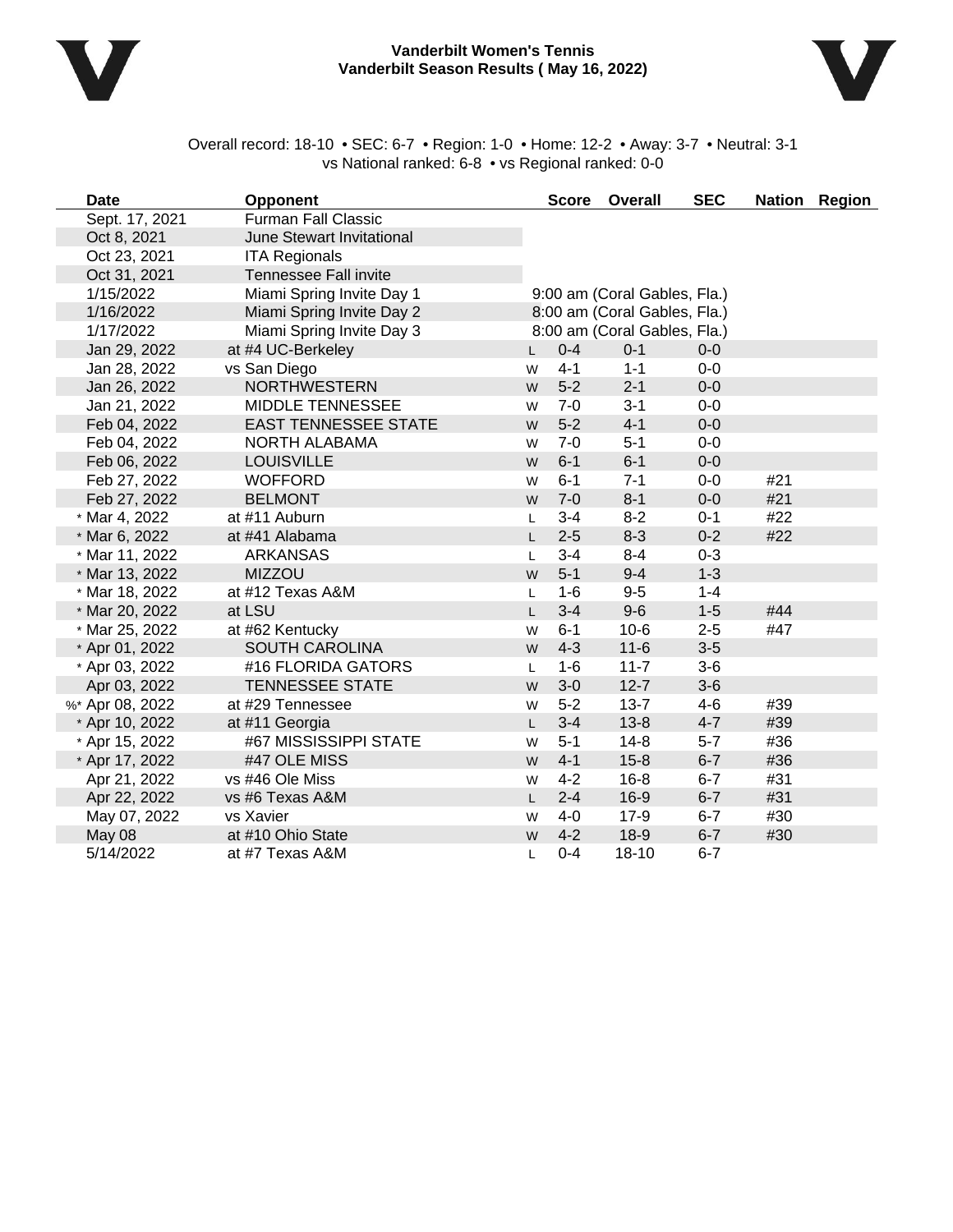#### **Vanderbilt Women's Tennis Vanderbilt Season Statistics ( May 16, 2022)**



#### Overall record: 18-10 • SEC: 6-7 • Region: 1-0 • Home: 12-2 • Away: 3-7 • Neutral: 3-1 vs National ranked: 6-8 • vs Regional ranked: 0-0

|                    |           |           |          |            |                        |                   |                            |             |               |                           | <b>VS</b> | ranked  |                | Last    |
|--------------------|-----------|-----------|----------|------------|------------------------|-------------------|----------------------------|-------------|---------------|---------------------------|-----------|---------|----------------|---------|
| <b>SINGLES</b>     | Overall   | Dual      | Tour     | <b>SEC</b> |                        | 2                 | 3                          | 4           | 5             | 6                         | Nat'l     | Reg'l   | <b>Strk</b>    | 10      |
| Marcella Cruz      | $23 - 15$ | $13-9$    | $10 - 6$ | $5-5$      | $\cdots$               | $- - -$           | $3-0$                      | $8 - 8$     | $2 - 1$       | $-- -$                    | 1-1       | $0 - 0$ | ∟1             | $2 - 4$ |
| Dasha Kourkina     | $30 - 9$  | $20 - 2$  | $10 - 7$ | $9 - 2$    | $\qquad \qquad \cdots$ | $\cdots$          | $\cdots$                   | 1-0         | $9 - 0$       | $10 - 2$                  | $1 - 0$   | $0 - 0$ | W11            | $7 - 0$ |
| Anessa Lee         | $23 - 15$ | $15 - 10$ | $8-5$    | $6 - 7$    | $2 - 3$                | $11 - 5$          | $2 - 2$                    | $- - -$     | $- - -$       | ---                       | $5 - 7$   | $0 - 0$ | L2             | $4 - 4$ |
| Yufei Long         | $12 - 12$ | $5 - 7$   | $7-5$    | $2 - 4$    | $\qquad \qquad \cdots$ | $2 - 0$           | $2 - 6$                    | 1-1         | $---$         | $\qquad \qquad -\qquad -$ | $0 - 3$   | $0 - 0$ | L1             | $3-6$   |
| MaryAnn Rompf      | $8 - 7$   | $3-0$     | $5 - 7$  | $0 - 0$    | $\frac{1}{2}$          |                   |                            |             | $-- -$        | $3-0$                     | 0-0       | $0 - 0$ | W <sub>3</sub> | $5-5$   |
| Anna Ross          | $14 - 14$ | $8 - 12$  | $6 - 2$  | $3 - 7$    | $8 - 12$               | $\qquad \qquad -$ | ---                        |             | ---           | ---                       | $5 - 8$   | $0 - 0$ | L <sub>6</sub> | $2 - 7$ |
| <b>Holly Staff</b> | $22 - 12$ | $13 - 6$  | $9-6$    | $8-3$      | $\frac{1}{2}$          | 4-2               | 7-2                        | $2 - 2$     | $\frac{1}{2}$ | $- - -$                   | $5-5$     | $0 - 0$ | W1             | $6 - 2$ |
| <b>Amy Stevens</b> | $22 - 13$ | $16 - 7$  | $6 - 6$  | $7-6$      | $\cdots$               | $- - -$           | $\qquad \qquad - \qquad -$ | $3-0$       | 7-6           | $6 - 1$                   | $0 - 1$   | $0 - 0$ | W <sub>5</sub> | $7 - 1$ |
| Totals             | 154-97    | 93-53     | 61-44    | 40-34      | $10 - 15$              | $17-7$            | 14-10                      | $15-1$<br>1 | 18-7          | $19-3$                    | $17 - 25$ | $0 - 0$ |                |         |
| Percentage         | .614      | .637      | .581     | .541       | .400                   | .708              | 583                        | .577        | .720          | .864                      | .405      | .000.   |                |         |

|                                |          |         |           |            |          |              |                        | <b>VS</b> | ranked  |                | Last    |
|--------------------------------|----------|---------|-----------|------------|----------|--------------|------------------------|-----------|---------|----------------|---------|
| <b>DOUBLES TEAMS</b>           | Overall  | Dual    | Tour      | <b>SEC</b> | 1        | $\mathbf{2}$ | 3                      | Nat'l     | Reg'l   | <b>Strk</b>    | 10      |
| Marcella Cruz/Holly Staff      | $4 - 3$  | $1 - 2$ | $3 - 1$   | $0 - 2$    | $---$    | $1 - 2$      | $\cdots$               | $0 - 1$   | $0 - 0$ | L2             | $4 - 3$ |
| MaryAnn Rompf/Anna Ross        | $1 - 2$  | $0 - 0$ | $1 - 2$   | $0 - 0$    | ---      | ---          | $\qquad \qquad \cdots$ | $0 - 0$   | $0 - 0$ | W <sub>1</sub> | $1 - 2$ |
| Anessa Lee/Yufei Long          | $5 - 2$  | $2 - 1$ | $3 - 1$   | $0 - 0$    | ---      | $1 - 1$      | $1 - 0$                | $0 - 0$   | $0 - 0$ | L1             | $5-2$   |
| Dasha Kourkina/Amy Stevens     | $3 - 3$  | $0 - 0$ | $3 - 3$   | $0 - 0$    | ---      | ---          | ---                    | $0 - 0$   | $0 - 0$ | W <sub>2</sub> | $3 - 3$ |
| Yufei Long/MaryAnn Rompf       | $2 - 1$  | $0 - 0$ | $2 - 1$   | $0 - 0$    | ---      | ---          | ---                    | $0 - 0$   | $0 - 0$ | W <sub>1</sub> | $2 - 1$ |
| Marcella Cruz/Anessa Lee       | $4-6$    | $2 - 6$ | $2 - 0$   | $0-5$      | $0 - 1$  | $2 - 5$      | $\qquad \qquad - -$    | $0 - 2$   | $0 - 0$ | L1             | $4 - 6$ |
| Anna Ross/Holly Staff          | $10 - 4$ | $8 - 2$ | $2 - 2$   | $2 - 0$    | $8 - 2$  | ---          | ---                    | $2 - 1$   | $0 - 0$ | W <sub>2</sub> | $8 - 2$ |
| Marcella Cruz/MaryAnn Rompf    | $0 - 1$  | $0 - 0$ | $0 - 1$   | $0 - 0$    | ---      | ---          | ---                    | $0 - 0$   | $0 - 0$ | L1             | $0 - 1$ |
| MaryAnn Rompf/Amy Stevens      | $2 - 1$  | $0 - 0$ | $2 - 1$   | $0 - 0$    | ---      | ---          | ---                    | $0 - 0$   | $0 - 0$ | L1             | $2 - 1$ |
| Marcella Cruz/Dasha Kourkina   | $4 - 3$  | $1 - 2$ | $3 - 1$   | $0 - 1$    | ---      | ---          | $1 - 2$                | $0 - 0$   | $0 - 0$ | L <sub>2</sub> | $4 - 3$ |
| Anessa Lee/Holly Staff         | $6 - 3$  | $1 - 2$ | $5 - 1$   | $1 - 2$    | ---      | $1 - 2$      | $\cdots$               | $0 - 0$   | $0 - 0$ | L2             | $6 - 3$ |
| Yufei Long/Amy Stevens         | $2 - 2$  | $1 - 1$ | $1 - 1$   | $1 - 1$    | ---      | $---$        | $1 - 1$                | $0 - 0$   | $0 - 0$ | L1             | $2 - 2$ |
| Dasha Kourkina/MaryAnn Rompf   | $12 - 6$ | $9-6$   | $3 - 0$   | $4 - 2$    | ---      | $1 - 1$      | $8-5$                  | $0-0$     | $0 - 0$ | L1             | $4 - 6$ |
| Marcella Cruz/Amy Stevens      | $4 - 5$  | $3 - 4$ | $1 - 1$   | $1 - 2$    | $1 - 0$  | $1 - 2$      | $1 - 2$                | $0 - 0$   | $0 - 0$ | W <sub>2</sub> | $4-5$   |
| Dasha Kourkina/Anna Ross       | $0 - 1$  | $0 - 0$ | $0 - 1$   | $0 - 0$    | ---      | ---          | ---                    | $0 - 0$   | $0 - 0$ | L1             | $0 - 1$ |
| Marcella Cruz/Yufei Long       | $3 - 1$  | $2 - 1$ | $1 - 0$   | $0 - 0$    | $1 - 0$  | $1 - 1$      | $\qquad \qquad - -$    | $0 - 0$   | $0 - 0$ | W <sub>2</sub> | $3 - 1$ |
| Dasha Kourkina/Anessa Lee      | $2 - 1$  | $1 - 1$ | $1 - 0$   | $0 - 0$    | ---      | ---          | $1 - 1$                | $0 - 0$   | $0 - 0$ | W <sub>1</sub> | $2 - 1$ |
| Anessa Lee/Anna Ross           | $2 - 2$  | $2 - 2$ | $0 - 0$   | $1 - 2$    | $2 - 2$  | ---          | $\qquad \qquad -$      | $0 - 1$   | $0 - 0$ | L <sub>2</sub> | $2 - 2$ |
| Anna Ross/Amy Stevens          | $1 - 0$  | $1 - 0$ | $0 - 0$   | $0 - 0$    | $1 - 0$  | ---          | $\cdots$               | $0 - 0$   | $0 - 0$ | W <sub>1</sub> | $1 - 0$ |
| Yufei Long/Anna Ross           | $4 - 3$  | $4 - 3$ | $0 - 0$   | $3-3$      | $4 - 3$  | ---          | $\qquad \qquad \cdots$ | $1 - 3$   | $0 - 0$ | W <sub>1</sub> | $4 - 3$ |
| Anessa Lee/Amy Stevens         | $0 - 1$  | $0 - 1$ | $0 - 0$   | $0 - 0$    | $---$    | $0 - 1$      | $\cdots$               | $0 - 0$   | $0 - 0$ | L1             | $0 - 1$ |
| <b>Holly Staff/Amy Stevens</b> | $0 - 1$  | $0 - 1$ | $0 - 0$   | $0 - 1$    | ---      | ---          | $0 - 1$                | $0 - 0$   | $0 - 0$ | L1             | $0 - 1$ |
| Yufei Long/Holly Staff         | $1 - 0$  | $1 - 0$ | $0 - 0$   | $1 - 0$    | ---      | $1 - 0$      | $\qquad \qquad -$      | $0 - 0$   | $0 - 0$ | W <sub>1</sub> | $1 - 0$ |
| <b>Totals</b>                  | 72-52    | 39-35   | $33 - 17$ | 14-21      | $17 - 8$ | $9 - 15$     | $13 - 12$              | $3 - 8$   | $0 - 0$ |                |         |
| Percentage                     | .581     | 527     | .660      | .400       | .680     | 375          | .520                   | .273      | .000    |                |         |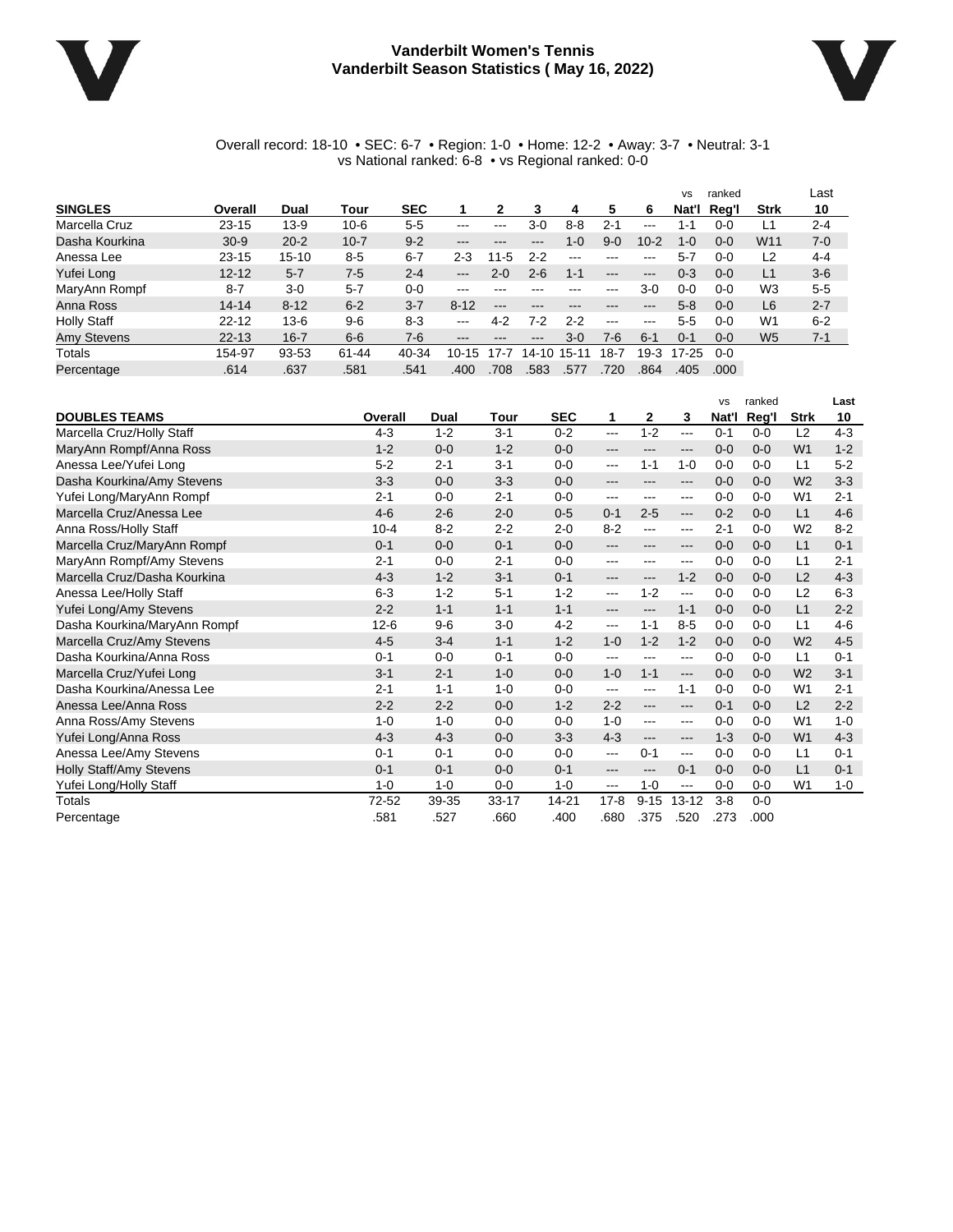

#### **Vanderbilt Women's Tennis Vanderbilt Season Statistics ( May 16, 2022)**



| Date            | Opponent                     |              | <b>Score</b><br><b>SEC</b><br>Overall |                              | Nat'l   | Reg'l |  |
|-----------------|------------------------------|--------------|---------------------------------------|------------------------------|---------|-------|--|
| Sept. 17, 2021  | <b>Furman Fall Classic</b>   |              |                                       |                              |         |       |  |
| Oct 8, 2021     | June Stewart Invitational    |              |                                       |                              |         |       |  |
| Oct 23, 2021    | <b>ITA Regionals</b>         |              |                                       |                              |         |       |  |
| Oct 31, 2021    | <b>Tennessee Fall invite</b> |              |                                       |                              |         |       |  |
| 1/15/2022       | Miami Spring Invite Day 1    |              |                                       | 9:00 am (Coral Gables, Fla.) |         |       |  |
| 1/16/2022       | Miami Spring Invite Day 2    |              |                                       | 8:00 am (Coral Gables, Fla.) |         |       |  |
| 1/17/2022       | Miami Spring Invite Day 3    |              |                                       | 8:00 am (Coral Gables, Fla.) |         |       |  |
| Jan 29, 2022    | at #4 UC-Berkeley            | L.           | $0 - 4$                               | $0 - 1$                      | $0 - 0$ |       |  |
| Jan 28, 2022    | vs San Diego                 | W            | $4 - 1$                               | $1 - 1$                      | $0 - 0$ |       |  |
| Jan 26, 2022    | <b>NORTHWESTERN</b>          | W            | $5-2$                                 | $2 - 1$                      | $0 - 0$ |       |  |
| Jan 21, 2022    | <b>MIDDLE TENNESSEE</b>      | W            | $7 - 0$                               | $3 - 1$                      | $0 - 0$ |       |  |
| Feb 04, 2022    | <b>EAST TENNESSEE STATE</b>  | W            | $5-2$                                 | $4 - 1$                      | $0 - 0$ |       |  |
| Feb 04, 2022    | NORTH ALABAMA                | W            | $7 - 0$                               | $5 - 1$                      | $0 - 0$ |       |  |
| Feb 06, 2022    | <b>LOUISVILLE</b>            | W            | $6 - 1$                               | $6 - 1$                      | $0 - 0$ |       |  |
| Feb 27, 2022    | <b>WOFFORD</b>               | W            | $6 - 1$                               | $7 - 1$                      | $0-0$   | #21   |  |
| Feb 27, 2022    | <b>BELMONT</b>               | W            | $7 - 0$                               | $8 - 1$                      | $0 - 0$ | #21   |  |
| * Mar 4, 2022   | at #11 Auburn                | L            | $3 - 4$                               | $8 - 2$                      | $0 - 1$ | #22   |  |
| * Mar 6, 2022   | at #41 Alabama               | L            | $2 - 5$                               | $8 - 3$                      | $0 - 2$ | #22   |  |
| * Mar 11, 2022  | <b>ARKANSAS</b>              | L            | $3-4$                                 | $8 - 4$                      | $0 - 3$ |       |  |
| * Mar 13, 2022  | <b>MIZZOU</b>                | W            | $5 - 1$                               | $9 - 4$                      | $1 - 3$ |       |  |
| * Mar 18, 2022  | at #12 Texas A&M             | L            | $1 - 6$                               | $9-5$                        | $1 - 4$ |       |  |
| * Mar 20, 2022  | at LSU                       | L            | $3 - 4$                               | $9 - 6$                      | $1 - 5$ | #44   |  |
| * Mar 25, 2022  | at #62 Kentucky              | W            | $6 - 1$                               | $10-6$                       | $2 - 5$ | #47   |  |
| * Apr 01, 2022  | <b>SOUTH CAROLINA</b>        | W            | $4 - 3$                               | $11 - 6$                     | $3-5$   |       |  |
| * Apr 03, 2022  | #16 FLORIDA GATORS           | L            | $1 - 6$                               | $11 - 7$                     | $3-6$   |       |  |
| Apr 03, 2022    | <b>TENNESSEE STATE</b>       | W            | $3-0$                                 | $12 - 7$                     | $3-6$   |       |  |
| %* Apr 08, 2022 | at #29 Tennessee             | W            | $5 - 2$                               | $13 - 7$                     | $4-6$   | #39   |  |
| * Apr 10, 2022  | at #11 Georgia               | L            | $3 - 4$                               | $13 - 8$                     | $4 - 7$ | #39   |  |
| * Apr 15, 2022  | #67 MISSISSIPPI STATE        | W            | $5 - 1$                               | $14 - 8$                     | $5 - 7$ | #36   |  |
| * Apr 17, 2022  | #47 OLE MISS                 | W            | $4 - 1$                               | $15 - 8$                     | $6 - 7$ | #36   |  |
| Apr 21, 2022    | vs #46 Ole Miss              | W            | $4 - 2$                               | $16 - 8$                     | $6 - 7$ | #31   |  |
| Apr 22, 2022    | vs #6 Texas A&M              | $\mathsf{L}$ | $2 - 4$                               | $16-9$                       | $6 - 7$ | #31   |  |
| May 07, 2022    | vs Xavier                    | W            | $4 - 0$                               | $17-9$                       | $6 - 7$ | #30   |  |
| May 08          | at #10 Ohio State            | W            | $4 - 2$                               | $18-9$                       | $6 - 7$ | #30   |  |
| 5/14/2022       | at #7 Texas A&M              | L            | $0 - 4$                               | $18 - 10$                    | $6 - 7$ |       |  |

| <b>DOUBLES</b> | Overall   | Dual      | Tour      | <b>SEC</b> |          | 2        | 3        | <b>VS</b><br>Nat'l | ranked<br>Reg'l |
|----------------|-----------|-----------|-----------|------------|----------|----------|----------|--------------------|-----------------|
| Anessa Lee     | $19 - 15$ | $8 - 13$  | $11 - 2$  | 2-9        | 2-3      | 4-9      | $2 - 1$  | $0 - 3$            | 0-0             |
| Yufei Long     | $17-9$    | $10-6$    | 7-3       | $5 - 4$    | $5 - 3$  | $3 - 2$  | $2 - 1$  | 1-3                | 0-0             |
| Holly Staff    | $21 - 11$ | $11 - 7$  | $10 - 4$  | 4-5        | $8-2$    | $3 - 4$  | 0-1      | $2 - 2$            | 0-0             |
| Anna Ross      | 18-12     | $15 - 7$  | $3 - 5$   | $6 - 5$    | $15 - 7$ | ---      | $---$    | $3 - 5$            | 0-0             |
| Dasha Kourkina | $21 - 14$ | $11 - 9$  | $10-5$    | 4-3        | ---      | $1 - 1$  | $10 - 8$ | 0-0                | 0-0             |
| Marcella Cruz  | 19-19     | $9 - 15$  | $10 - 4$  | $1 - 10$   | $2 - 1$  | $5 - 10$ | $2 - 4$  | $0 - 3$            | 0-0             |
| Amy Stevens    | $12 - 13$ | $5 - 7$   | 7-6       | $2 - 4$    | $2 - 0$  | 1-3      | $2 - 4$  | $0-0$              | 0-0             |
| MaryAnn Rompf  | 17-11     | $9-6$     | 8-5       | $4 - 2$    | ---      | $1 - 1$  | 8-5      | 0-0                | 0-0             |
|                | 72-52     | $39 - 35$ | $33 - 17$ | 14-21      | $17-8$   | $9 - 15$ | 13-12    | $3-8$              | $0-0$           |
| Percentage     | .581      | .527      | .660      | .400       | .680     | .375     | .520     | .273               | .000            |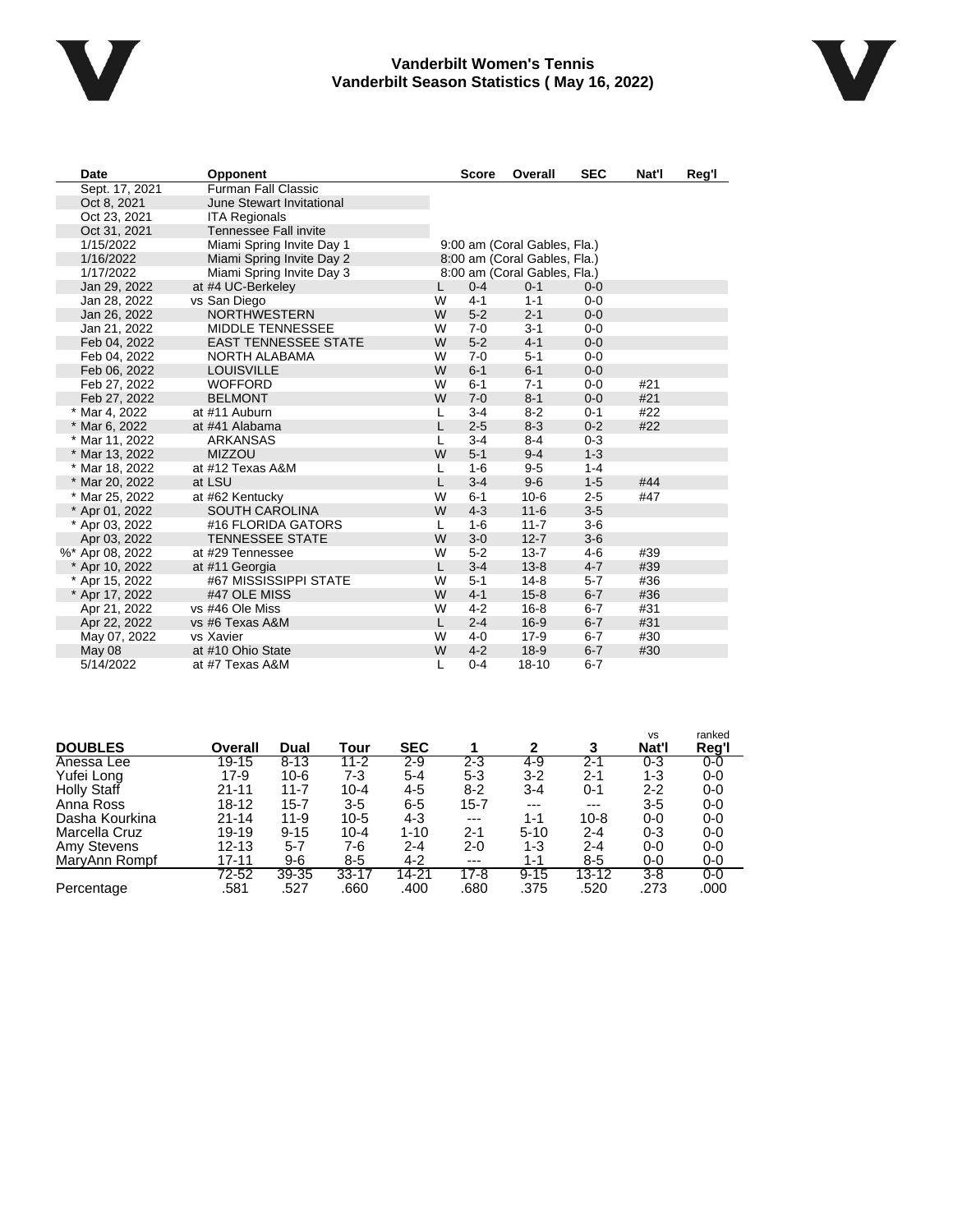



|                 |                             |              | <b>Singles</b> |              |              |              |              |   | <b>Doubles</b> |          |             |              |
|-----------------|-----------------------------|--------------|----------------|--------------|--------------|--------------|--------------|---|----------------|----------|-------------|--------------|
| Date            | <b>Opponent</b>             |              | <b>Score</b>   | 1            | $\mathbf{2}$ | 3            | 4            | 5 | 6              | 1        | $\mathbf 2$ | 3            |
| Jan 29, 2022    | at #4 UC-Berkeley           | L            | $0 - 4$        |              |              | Г            | L            | L | u              |          | L           | L            |
| Jan 28, 2022    | vs San Diego                | W            | $4 - 1$        | W            | W            | u            | L            | W | <b>u</b>       | L.       | W           | W            |
| Jan 26, 2022    | <b>NORTHWESTERN</b>         | W            | $5 - 2$        | W            | W            | W            | L            | L | W              | W        |             | W            |
| Jan 21, 2022    | <b>MIDDLE TENNESSEE</b>     | W            | $7 - 0$        | W            | W            | W            | W            | W | W              | W        | W           |              |
| Feb 04, 2022    | <b>EAST TENNESSEE STATE</b> | W            | $5-2$          | W            | L            | L            | W            | W | W              | W        | W           | W            |
| Feb 04, 2022    | NORTH ALABAMA               | W            | $7 - 0$        | W            | W            | W            | W            | W | W              | W        | W           | W            |
| Feb 06, 2022    | <b>LOUISVILLE</b>           | W            | $6 - 1$        | W            | W            | W            | W            | W | W              | W        |             | L            |
| Feb 27, 2022    | <b>WOFFORD</b>              | W            | $6 - 1$        | L            | W            | W            | W            | W | W              | W        |             | W            |
| Feb 27, 2022    | <b>BELMONT</b>              | W            | $7 - 0$        | W            | W            | W            | W            | W | W              | W        |             | W            |
| * Mar 4, 2022.  | at #11 Auburn               | $\mathsf{L}$ | $3 - 4$        | W            | W            | L            | L.           | W | L              | L        | <b>u</b>    | L            |
| * Mar 6, 2022.  | at #41 Alabama              | L            | $2 - 5$        | L            |              | L            |              | L | W              | W        | W           | L            |
| * Mar 11, 2022  | <b>ARKANSAS</b>             | $\mathbf{L}$ | $3 - 4$        | $\mathbf{L}$ | W            | L            | W            | L | W              | L.       |             | L            |
| * Mar 13, 2022  | <b>MIZZOU</b>               | W            | $5-1$          | L            | W            | W            | W            | W |                | W        |             | W            |
| * Mar 18, 2022  | at #12 Texas A&M            | L            | $1 - 6$        |              |              | L            |              | W | L              | L.       |             | $\mathsf{u}$ |
| * Mar 20, 2022  | at LSU                      | L            | $3 - 4$        | L            | W            | L            | W            | L | W              | W        |             | L            |
| * Mar 25, 2022  | at #62 Kentucky             | W            | $6 - 1$        | W            | W            | W            | W            | L | W              | W        | <b>u</b>    | W            |
| * Apr 01, 2022  | <b>SOUTH CAROLINA</b>       | W            | $4 - 3$        | L            |              | W            | W            | W | W              | Г        |             | W            |
| * Apr 03, 2022  | #16 FLORIDA GATORS          | L            | $1 - 6$        | L            |              | L            | L            | L | W              | L        |             | W            |
| Apr 03, 2022    | <b>TENNESSEE STATE</b>      | W            | $3 - 0$        | u            | u            | u            | W            | W | .d             | W        | W           | .d           |
| %* Apr 08, 2022 | at #29 Tennessee            | W            | $5-2$          | W            | L            | W            | W            | W | W              | u        |             | L            |
| * Apr 10, 2022  | at #11 Georgia              | L            | $3 - 4$        | L            | Wr           | W            | L            | W | L              | W        |             | L            |
| * Apr 15, 2022  | #67 MISSISSIPPI STATE       | W            | $5 - 1$        |              | W            | W            | $\mathsf{u}$ | W | W              | W        |             | W            |
| * Apr 17, 2022  | #47 OLE MISS                | W            | $4 - 1$        | L            | W            | $\mathbf{u}$ | W            | u | W              | L        | W           | W            |
| Apr 21, 2022    | vs #46 Ole Miss             | W            | $4 - 2$        | $\mathbf{L}$ | W            | W            |              | W | <b>u</b>       | W        | W           | L            |
| Apr 22, 2022    | vs #6 Texas A&M             | L            | $2 - 4$        | L            | L            | u            | L            | W | W              | L        | u           | L            |
| May 07, 2022    | vs Xavier                   | W            | $4 - 0$        | $\mathbf{u}$ | <b>u</b>     | W            | <b>u</b>     | W | W              | W        | W           | L            |
| May 08          | at #10 Ohio State           | W            | $4 - 2$        | L            | W            | L            | W            | u | W              | W        | u           | W            |
| 5/14/2022       | at #7 Texas A&M             |              | $0 - 4$        | L            | u            | L            |              | ū | u              | <b>u</b> |             | L            |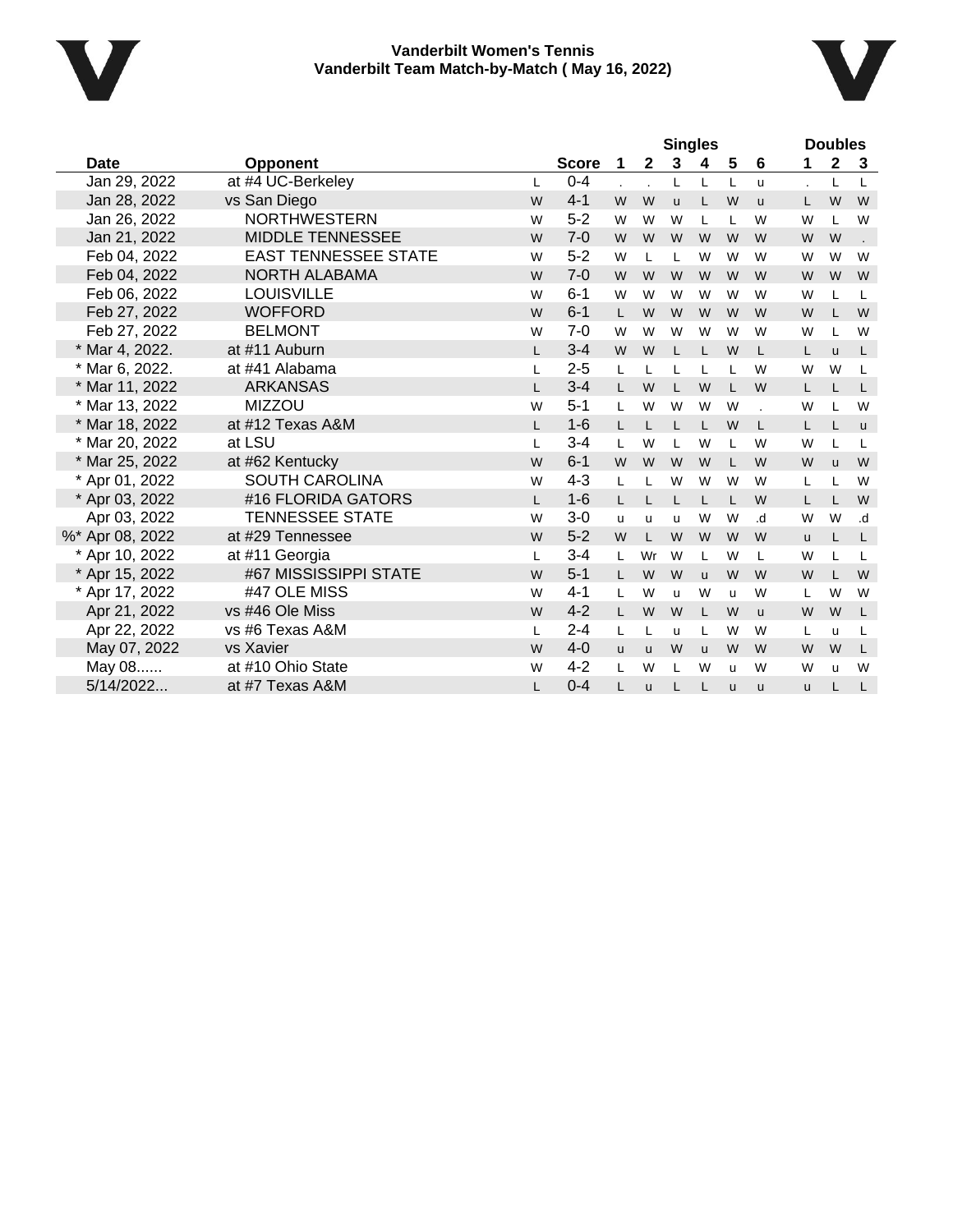



#### **Marcella Cruz**

|         | <b>SINGLES</b>         | <b>Team/School</b>            |                | Pos Opponent (Rank Nat/Reg) |            | <b>Singles score</b>            |
|---------|------------------------|-------------------------------|----------------|-----------------------------|------------|---------------------------------|
|         | Sept. 17               | vs North Carolina             |                | t-1 Carson Tanguilig        |            | Lost 1-6, 2-6                   |
|         | Sept. 17               | vs South Carolina             |                | t-2 Elise Mills             |            | Lost 4-6, 6-3, 6-7              |
|         | Sept. 17               | vs Tennessee                  |                | t-3 Callie Creath           |            | Won 6-3, 6-4                    |
|         | Oct 8, 2021            | vs Illinois                   |                | t-1 Ashley Yeah             |            | Lost 4-6, 1-6                   |
|         | Oct 8, 2021            | vs Iowa State                 |                | t-2 Christin Hsieh          |            | Won 6-3, 4-6, 6-4               |
|         | Oct 8, 2021            | vs Kentucky                   |                | t-3 Fiona Arrese            |            | Won 6-2, 6-1                    |
|         | Oct 23, 2021           | vs East Tennessee State       |                | t-1 Alejandra Morales       |            | Won 6-4, 7-5                    |
|         | Oct 23, 2021           | vs Belmont                    |                | t-2 Anastasiya Zholdakov    |            | Won 6-4, 7-6                    |
|         | Oct 23, 2021           | vs Kentucky                   |                | t-3 Carlota Molina          |            | Won 6-2, 6-3                    |
|         | Oct 23, 2021           | vs Tennessee                  |                | t-4 Rebeka Mertena          |            | Lost 6-4, 6-7, 2-6              |
|         | Oct 31, 2021           | vs Illinois                   |                | t-1 Josie Frazier           |            | Won 3-6, 7-5, 6-2               |
|         | Oct 31, 2021           | vs Wake Forest                |                | t-2 Casie Wooten            |            | Won 6-2, 6-0                    |
|         | Oct 31, 2021           | vs Tennessee                  |                | t-3 Elza Tomase             |            | Lost $6-2$ , $4-6$ , $3-6$      |
|         | 1/15/2022              | vs Miami                      |                | Diana Khodan                |            | Won 6-4, 6-1                    |
|         | 1/16/2022              | vs Texas                      |                | Kylie Collins (40/-)        |            | Lost $3-6, 3-6$                 |
|         | 1/17/2022              | vs NC State                   |                | Sophie Abrams               |            | Won 6-3, 6-3                    |
|         | Jan 29, 2022           | at #4 UC-Berkeley             |                | 5 Katja Wiersholm           |            | Lost 0-6, 0-6                   |
|         | Jan 28, 2022           | vs San Diego                  | 5              | Claudia de las Heras        |            | Won 6-2, 4-6, 6-3               |
|         | Jan 26, 2022           | Northwestern                  | 4              | <b>Sydney Pratt</b>         |            | Lost 2-6, 5-7                   |
|         | Jan 21, 2022           | Middle Tennessee              | $\overline{4}$ | Zani Barnard                |            | Won 6-2, 6-2                    |
|         | Feb 04, 2022           | <b>East Tennessee State</b>   | 5              | Daniela Rivera              |            | Won 6-0, 6-3                    |
|         | Feb 04, 2022           | North Alabama                 | 3              | <b>Sydney Flesch</b>        |            | Won 6-4, 6-4                    |
|         | Feb 06, 2022           | Louisville                    | $\overline{4}$ | Sasha Gorchanyuk            |            | Won 6-4, 6-0                    |
|         | Feb 27, 2022           | Wofford                       | 3              | <b>Lilie Steryous</b>       |            | Won 6-0, 6-0                    |
|         | Feb 27, 2022           | <b>Belmont</b>                | 3              | Peyton Lee                  |            | Won 6-0, 6-1                    |
|         | Mar 4, 2022            | at #11 Auburn                 | $\overline{4}$ | <b>Adeline Flach</b>        |            | Lost $6-7$ (3-7), 2-6           |
| $\star$ | Mar 6, 2022            | at #41 Alabama                | 4              | Anna Parkhomenko            |            | Lost 1-6, 4-6                   |
| $\star$ | Mar 13, 2022           | Mizzou                        |                | 4 Emelie Schwarte           |            | Won 6-4, 6-2                    |
| $\star$ |                        | Mar 18, 2022 at #12 Texas A&M | 4              | Jayci Goldsmith             |            | Lost 4-6, 4-6                   |
| $\star$ | Mar 20, 2022           | at LSU                        | $\overline{4}$ | <b>Taylor Bridges</b>       |            | Won 6-4, 6-4                    |
| $\ast$  |                        | Mar 25, 2022 at #62 Kentucky  | 4              | Lidia Gonzalez              |            | Won 6-2, 6-2                    |
| $\star$ | Apr 01, 2022           | South Carolina                | $\overline{4}$ | Elise Mills (86/-)          |            | Won 6-2, 6-4                    |
| $\star$ | Apr 03, 2022           | #16 Florida Gators            | 4              | Alicia Dudeney              |            | Lost 4-6, 1-6                   |
|         | Apr 03, 2022           | <b>Tennessee State</b>        | 3              | Daniela Koleva              |            | 6-2, 2-1, unfinished            |
| $%$ *   | Apr 08, 2022           | at #29 Tennessee              | 4              | Esther Adeshina             |            | Won 6-3, 4-6, 6-0               |
| $\star$ | Apr 10, 2022           | at #11 Georgia                | $\overline{4}$ | Morgan Coppoc               |            | Lost 1-6, 2-6                   |
| $\star$ | Apr 15, 2022           | #67 Mississippi State         | 4              | <b>Chloe Cirotte</b>        |            | 6-4, 6-7 (2-7), 1-1, unfinished |
| $\star$ | Apr 17, 2022           | #47 Ole Miss                  | 3              | Ludmila Kareisova           |            | 3-6, 6-6, unfinished            |
|         | Apr 22, 2022           | vs #6 Texas A&M               | 4              | Jayci Goldsmith             |            | Lost $4-6, 6-7 (4-7)$           |
|         | May 07, 2022 vs Xavier |                               |                | 4 Anna Roggenburk           | $\sim 100$ | 2-6, 6-0, 4-5, unfinished       |
|         | May 08                 | at #10 Ohio State             | 4              | Kolie Allen                 |            | Won 6-4, 6-4                    |
|         | 5/14/2022              | at #7 Texas A&M               | $\overline{4}$ | Jayci Goldsmith             |            | Lost 2-6, 2-6                   |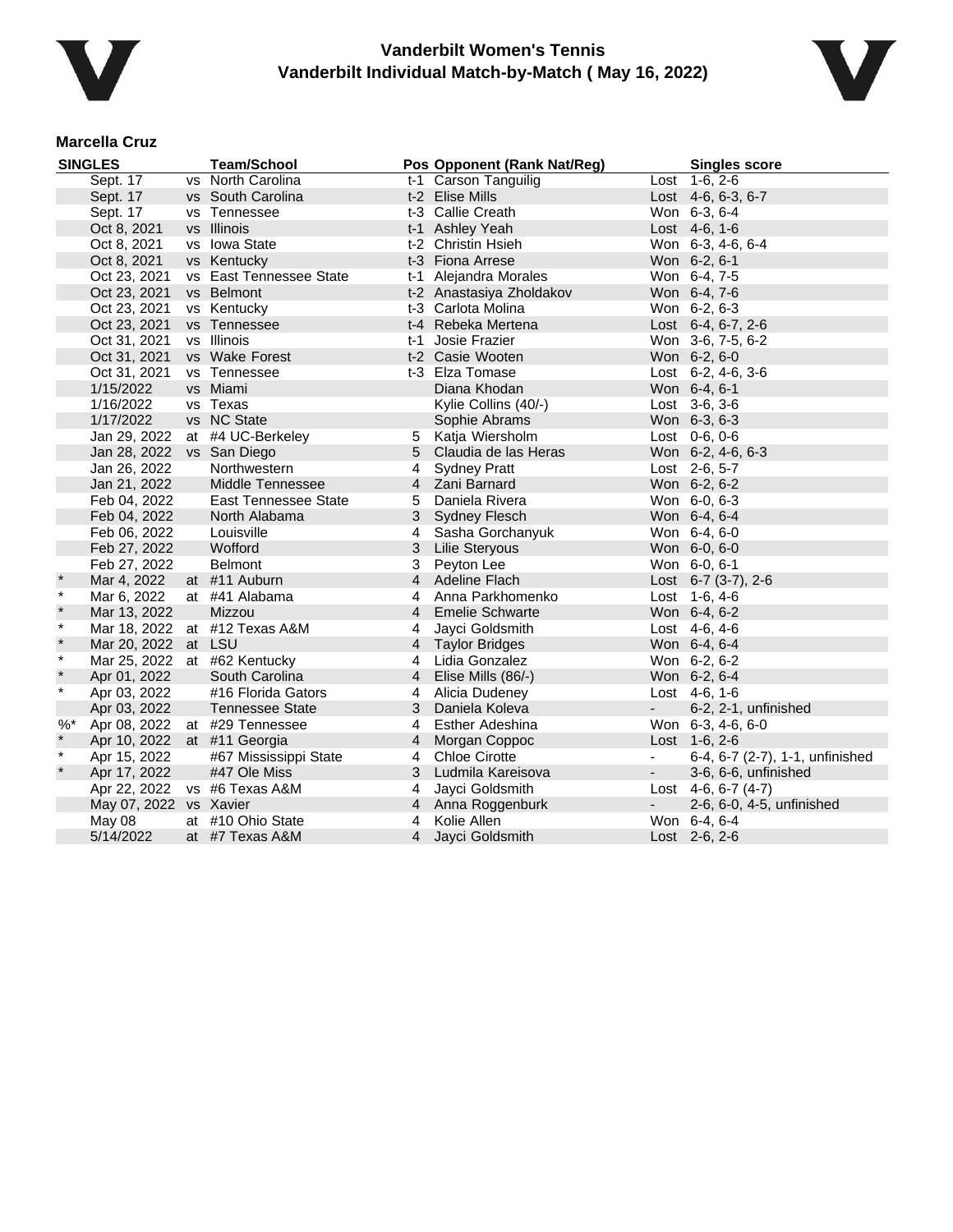



### **Marcella Cruz**

|         | <b>DOUBLES</b>   | <b>Team/School</b>          |                       | Pos Opponent (Rank Nat/Reg)          |                | Doubles score/partner       |
|---------|------------------|-----------------------------|-----------------------|--------------------------------------|----------------|-----------------------------|
|         |                  | Sept. 17 vs Wake Forest     |                       | t-1 Carolyn Campana/Anna Campana     |                | Won 6-3/Holly Staff         |
|         | Sept. 17 vs Duke |                             |                       | t-2 Georgia Drummy/Emma Jackson      |                | Lost 3-6/Holly Staff        |
|         |                  | Sept. 17 vs Texas           |                       | t-2 Bella Zamarripa/Malaika Rapolu   |                | Won 6-3/Holly Staff         |
|         | Oct 8            | vs Kentucky                 | t-1                   | Maialen Morante/Carla Girbau         |                | Won 6-2/Anessa Lee          |
|         | Oct 8            | vs Iowa State               |                       | t-2 Ashley Yeah/Christin Hsieh       |                | Won 6-2/Anessa Lee          |
|         | Oct 8            | vs Miami                    |                       | t-3 Maya Tahan/Diana Khoden          |                | Lost 4-6/MaryAnn Rompf      |
|         | Oct 23           | vs Miami Ohio               | t-1                   | Denysiewica-Slowek/Saravanan         |                | Won 8-2/Dasha Kourkina      |
|         | Oct 23           | vs Middle Tennessee         |                       | t-2 Schmidt/Muskan Gupta             |                | Won 8-7/Dasha Kourkina      |
|         | Oct 23           | vs Tennessee                |                       | t-3 Rebeka Mertena/Elza Tomase       |                | Lost 1-8/Dasha Kourkina     |
|         | Oct 31           | vs Tennessee                | t-1                   | Olivia Symons/Tenika McGiffin        |                | Won 6-4/Holly Staff         |
|         | Oct 31           | vs Illinois                 | t-1                   | Kate Duong/Kasia Treiber             |                | Won 7-6/Amy Stevens         |
|         | Oct 31           | vs Kentucky                 |                       | t-2 Carla Girbau/Lidia Gonzalez      |                | Won 6-4/Dasha Kourkina      |
|         |                  | 1/15/202 vs NC State        |                       | Jaeda Daniel/Nell Miller             |                | Lost 4-6/Amy Stevens        |
|         |                  | 1/17/202 vs Texas           |                       | Kylie Collins/Malaika Rapolu         |                | Won 6-4/Yufei Long          |
|         | Jan 29           | at #4 UC-Berkeley           | $\mathbf{2}$          | Jessica Alsola/Katja Wiersholm       | Lost           | 4-6/Yufei Long              |
|         | <b>Jan 28</b>    | vs San Diego                | $\mathbf{2}$          | Abigail Desiatnikov/Jordyn McBride   |                | Won 6-3/Yufei Long          |
|         | Jan 26           | Northwestern                | 2                     | Sydney Pratt/Hannah McColgan         | Lost           | 4-6/Amy Stevens             |
|         | <b>Jan 21</b>    | Middle Tennessee            | $\overline{2}$        | Lee Barnard/Noelle Mauro             | Won            | 6-2/Amy Stevens             |
|         | Feb 04           | <b>East Tennessee State</b> | 3                     | Yunuen Elizarraras/Fernanda Carvajal | Won            | 7-6 (7-0)/Dasha Kourkina    |
|         | Feb 04           | North Alabama               | $\overline{2}$        | Julliette Talieu/Sydney Flesch       |                | Won 6-1/Holly Staff         |
|         | Feb 06           | Louisville                  | 3                     | Dina Chaika/Chelsea Sawyer           | Lost           | 4-6/Dasha Kourkina          |
|         | Feb 27           | Wofford                     | $\overline{2}$        | Lily Woods/Emma Sorensen             | Lost           | 3-6/Amy Stevens             |
|         | Feb 27           | <b>Belmont</b>              | 1                     | Gina Feistel/Meredith Roberts        | Won            | 7-6 (7-2)/Yufei Long        |
|         | Mar 4            | at #11 Auburn               | 3                     | Carolyn Ansari/Madeline Meredith     | Lost           | 3-6/Dasha Kourkina          |
| $\star$ | Mar 6            | at #41 Alabama              | 3                     | Ola Pitak/Kasia Pitak                | Lost           | 4-6/Amy Stevens             |
| $\ast$  | Mar 11           | Arkansas                    | 3                     | Kelly Keller/Indianna Spink          | Lost           | 1-6/Amy Stevens             |
| $\star$ | Mar 13           | Mizzou                      | 3                     | Valentina Vazquez/Elys Ventura       | Won            | 6-3/Amy Stevens             |
| $\star$ | <b>Mar 18</b>    | at #12 Texas A&M            | 2                     | Carson Branstine/Mary Stoiana (27/-) | Lost           | 1-6/Anessa Lee              |
| $\ast$  | <b>Mar 20</b>    | at LSU                      | 2                     | Taylor Bridges/Safiya Carrington     | Lost           | 4-6/Anessa Lee              |
| $\star$ | <b>Mar 25</b>    | at #62 Kentucky             | $\overline{2}$        | Ellie Eades/Carla Girbau             |                | 4-5, unfinished/Holly Staff |
| $\ast$  | Apr 01           | South Carolina              | 2                     | Ana Cruz/Ayana Akli                  | Lost           | 2-6/Holly Staff             |
| $\ast$  | Apr 03           | #16 Florida Gators          | $\overline{2}$        | Alicia Dudeney/Bente Spee (34/-)     | Lost           | 4-6/Holly Staff             |
|         | Apr 03           | <b>Tennessee State</b>      | 1                     | Franka Sindicic/Naomi Von Bose       | Won            | 6-1/Amy Stevens             |
|         | Apr 10           | at #11 Georgia              | $\overline{2}$        | Mell Reasco/Meg Kowalski             | Lost           | 4-6/Anessa Lee              |
|         | Apr 15           | #67 Mississippi State       | 2                     | Emma Antonaki/Marta Falceto          | Lost           | 4-6/Anessa Lee              |
|         | Apr 17           | #47 Ole Miss                | $\mathbf{1}$          | Anaelle Leclercq/Sabina Machalova    | Lost           | 0-6/Anessa Lee              |
|         | Apr 21           | vs #46 Ole Miss             | 2                     | Ludmila Kareisova/Kelsey Mize        | Won            | 6-4/Anessa Lee              |
|         | Apr 22           | vs #6 Texas A&M             | $\mathbf{2}^{\prime}$ | Carson Branstine/Mary Stoiana (47/-) | $\blacksquare$ | 2-5, unfinished/Amy Stevens |
|         | May 07           | vs Xavier                   | $\mathbf{2}^{\circ}$  | Anna Roggenburk/Imani Graham         |                | Won 6-3/Anessa Lee          |
|         | May 08           | at #10 Ohio State           | 2                     | Irina Cantos Siemers/Lucia Marzal    |                | 4-5, unfinished/Anessa Lee  |
|         |                  | 5/14/202 at #7 Texas A&M    | 2                     | Carson Branstine/Mary Stoiana (47/-) | Lost           | 4-6/Anessa Lee              |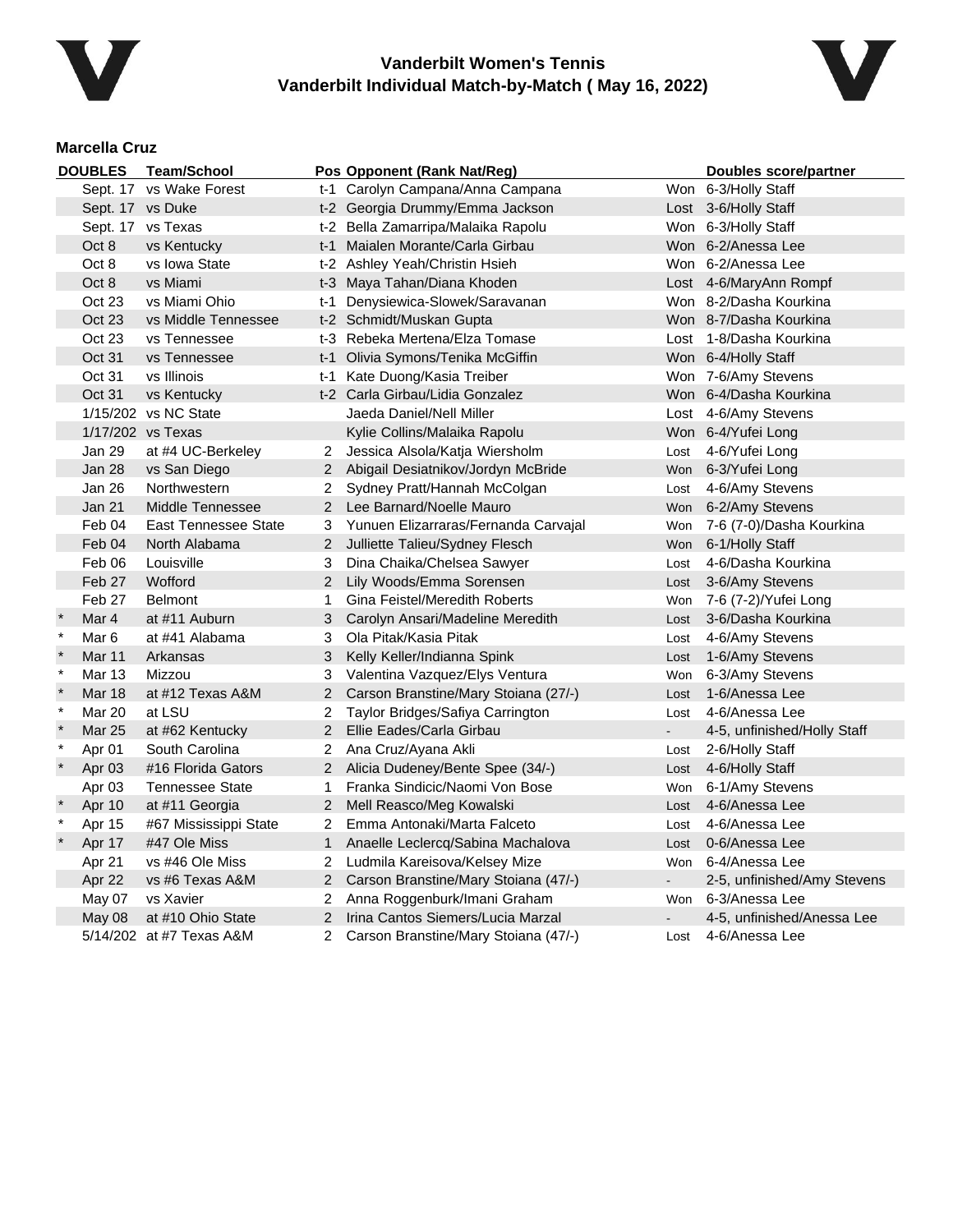



#### **Dasha Kourkina**

|         | <b>SINGLES</b> | <b>Team/School</b>      |   | Pos Opponent (Rank Nat/Reg) |                | <b>Singles score</b>               |
|---------|----------------|-------------------------|---|-----------------------------|----------------|------------------------------------|
|         | Sept. 17       | vs Wake Forest          |   | t-1 Brooke Killingsworth    |                | Lost 4-6, 6-7                      |
|         | Sept. 17       | vs South Carolina       |   | t-2 Ana Cruz                |                | Won 6-1, 6-4                       |
|         | Sept. 17       | vs Clemson              |   | t-3 Sopia Hatton            |                | Won 6-2, 6-4                       |
|         | Oct 8, 2021    | vs Illinois             |   | t-1 Kida Ferrari            |                | Won 6-2, 6-1                       |
|         | Oct 8, 2021    | vs Miami                |   | t-2 Diana Khoden            |                | Lost 2-6, 3-6                      |
|         | Oct 8, 2021    | vs Kentucky             |   | t-3 Maialen Morante         |                | Won 6-4, 6-1                       |
|         | Oct 23, 2021   | vs Belmont              |   | t-1 Somer Henry             |                | Won 6-2, 6-1                       |
|         | Oct 23, 2021   | vs Ball State           |   | t-2 Kaplan                  |                | Won 6-2, 6-4                       |
|         | Oct 23, 2021   | vs East Tennessee State |   | t-3 Emilia Alfaro           |                | Won 6-2, 6-1                       |
|         | Oct 23, 2021   | vs Kentucky             |   | t-4 Elizabeth Stevens       |                | Won 6-3, 7-6                       |
|         | Oct 23, 2021   | vs Tennessee            |   | t-5 Elza Tomase             |                | Lost 5-7, 0-6                      |
|         | Oct 31, 2021   | vs Illinois             |   | t-1 Kasia Treiber           |                | Won 6-2, 6-1                       |
|         | Oct 31, 2021   | vs Wake Forest          |   | t-2 Anna Brylin             |                | Lost 1-6, 1-6                      |
|         | Oct 31, 2021   | vs Tennessee            |   | t-3 Esther Adeshina         |                | Lost 4-6, 1-6                      |
|         | 1/15/2022      | vs Miami                |   | Eden Richardson             |                | Lost $5-7$ , $7-6$ $(7-3)$ , $0-6$ |
|         | 1/16/2022      | vs Texas                |   | Simran Kortikere            |                | Won 6-2, 6-0                       |
|         | 1/17/2022      | vs NC State             |   | Amelia Rajecki              |                | Lost 3-6, 7-6 (7-4), 6-7 (2-7)     |
|         | Jan 29, 2022   | at #4 UC-Berkeley       | 6 | Hannah VillerMoeller        | $\sim$         | 6-7 (4-7), unfinished              |
|         | Jan 28, 2022   | vs San Diego            | 6 | Victoria Kalaitzis          | $\blacksquare$ | 0-6, 7-6 (7-4), 0-1, unfinished    |
|         | Jan 26, 2022   | Northwestern            | 6 | Christina Hand              |                | Won 7-5, 7-5                       |
|         | Jan 21, 2022   | Middle Tennessee        | 6 | Lilly-Sophie                |                | Won 6-1, 6-1                       |
|         | Feb 04, 2022   | East Tennessee State    | 6 | Yunuen Elizarraras          |                | Won 6-0, 6-1                       |
|         | Feb 04, 2022   | North Alabama           | 4 | Kalais Going                |                | Won 6-1, 6-2                       |
|         | Feb 06, 2022   | Louisville              | 6 | Tatiana Simova              |                | Won 6-1, 6-1                       |
|         | Feb 27, 2022   | Wofford                 | 5 | Breda Brennan               |                | Won 6-0, 6-0                       |
|         | Feb 27, 2022   | <b>Belmont</b>          | 5 | Viktoria Kliimand           |                | Won 6-0, 6-4                       |
| $\star$ | Mar 4, 2022    | at #11 Auburn           | 6 | Yu Chen                     |                | Lost 2-6, 4-6                      |
| $\star$ | Mar 6, 2022    | at #41 Alabama          | 6 | Kasia Pitak                 |                | Won 6-3, 6-3                       |
| $\star$ | Mar 11, 2022   | Arkansas                | 6 | Laura Rijkers               |                | Won 6-0, 6-2                       |
| $\star$ | Mar 13, 2022   | Mizzou                  | 6 | Gabriela Martinez           | $\sim$         | $6-1, 0-2$                         |
| $\star$ | Mar 18, 2022   | at #12 Texas A&M        | 6 | Katya Townsend              |                | Lost 6-4, 2-6, 3-6                 |
| $\star$ | Mar 20, 2022   | at LSU                  | 6 | Rania Azziz                 |                | Won 6-3, 0-6, 6-1                  |
| $\star$ | Mar 25, 2022   | at #62 Kentucky         | 6 | <b>Ellie Eades</b>          |                | Won 6-4, 7-5                       |
| $\star$ | Apr 01, 2022   | South Carolina          | 6 | <b>Gracie Mulville</b>      |                | Won 6-2, 6-3                       |
| $\star$ | Apr 03, 2022   | #16 Florida Gators      | 6 | Emma Shelton                |                | Won 6-4, 6-2                       |
|         | Apr 03, 2022   | Tennessee State         | 5 | Mckhia McCrary              |                | Won 6-0, 6-0                       |
| $%$ *   | Apr 08, 2022   | at #29 Tennessee        | 5 | Daria Kuczer                |                | Won 7-6 (7-2), 7-6 (7-4)           |
| $\star$ | Apr 10, 2022   | at #11 Georgia          | 5 | Meg Kowalski (83/-)         |                | Won 6-3, 7-5                       |
| $\star$ | Apr 15, 2022   | #67 Mississippi State   | 5 | Alexandra Mikhailuk         |                | Won 6-3, 6-2                       |
| $\star$ | Apr 17, 2022   | #47 Ole Miss            | 5 | Lillian Gabrielsen          | $\sim$         | 6-4, 2-6, 2-3, unfinished          |
|         | Apr 21, 2022   | vs #46 Ole Miss         | 5 | Lillian Gabrielsen          |                | Won 6-2, 6-2                       |
|         | Apr 22, 2022   | vs #6 Texas A&M         | 5 | Gianna Pielet               |                | Won 6-3, 6-1                       |
|         | May 07, 2022   | vs Xavier               | 5 | Anna Smith                  |                | Won 6-3, 6-0                       |
|         | May 08         | at #10 Ohio State       | 5 | Lucia Marzal                |                | 6-2, 4-6, 4-0, unfinished          |
|         | 5/14/2022      | at #7 Texas A&M         | 5 | Gianna Pielet               | $\blacksquare$ | 3-6, 6-3, unfinished               |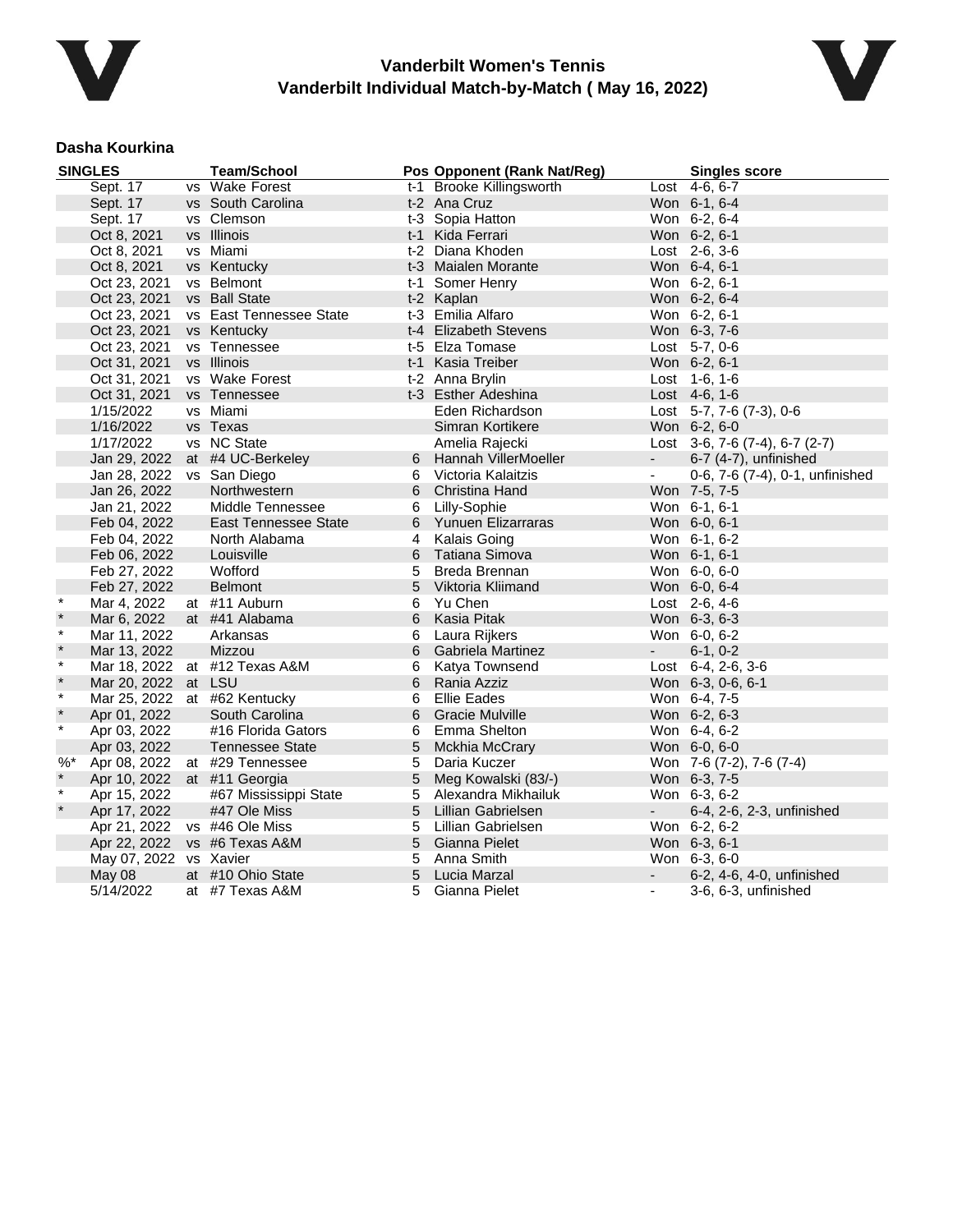



### **Dasha Kourkina**

| <b>DOUBLES</b> |               | <b>Team/School</b>          |                | Pos Opponent (Rank Nat/Reg)             |      | <b>Doubles score/partner</b> |  |  |
|----------------|---------------|-----------------------------|----------------|-----------------------------------------|------|------------------------------|--|--|
|                |               | Sept. 17 vs Texas           |                | t-1 Simran Kortikere/Gabby Cusano       |      | Lost 1-6/Amy Stevens         |  |  |
|                |               | Sept. 17 vs Texas           |                | t-2 Gabby Cusano/Simran Kortikere       |      | Lost 1-6/Amy Stevens         |  |  |
|                |               | Sept. 17 vs South Carolina  |                | t-2 Kendall Couch/Elise Mills           |      | Won 6-1/Amy Stevens          |  |  |
|                | Oct 8         | vs Iowa State               | t-1            | Chie Kezuka/Christin Hsieh              |      | Lost 4-6/Amy Stevens         |  |  |
|                | Oct 8         | vs Lipscomb                 |                | t-2 Kate Popova/Anja Trbeznik           |      | Won 6-3/Amy Stevens          |  |  |
|                | Oct 8         | vs Illinois                 |                | t-3 Emily Casati/Shivani Ingle          |      | Won 6-4/Amy Stevens          |  |  |
|                | Oct 23        | vs Miami Ohio               | t-1            | Denysiewica-Slowek/Saravanan            |      | Won 8-2/Marcella Cruz        |  |  |
|                | <b>Oct 23</b> | vs Middle Tennessee         |                | t-2 Schmidt/Muskan Gupta                |      | Won 8-7/Marcella Cruz        |  |  |
|                | Oct 23        | vs Tennessee                |                | t-3 Rebeka Mertena/Elza Tomase          |      | Lost 1-8/Marcella Cruz       |  |  |
|                | Oct 31        | vs Tennessee                | t-1            | Daria Kuczer/Eleonora Molinaro          |      | Won 6-4/MaryAnn Rompf        |  |  |
|                | Oct 31        | vs Illinois                 | t-1            | Emily Casati/Kida Ferrari               |      | Won 7-5/MaryAnn Rompf        |  |  |
|                | Oct 31        | vs Wake Forest              | t-1            | Saby Nihalani/Anna Brylin               |      | Won 7-6/MaryAnn Rompf        |  |  |
|                | Oct 31        | vs Kentucky                 |                | t-2 Carla Girbau/Lidia Gonzalez         |      | Won 6-4/Marcella Cruz        |  |  |
|                |               | 1/15/202 vs NC State        |                | Amelia Rajecki/Abigail Rencheli         |      | Lost 4-6/Anna Ross           |  |  |
|                |               | 1/17/202 vs Texas           |                | Gabby Cusano/Simran Kortikere           |      | Won 6-2/Anessa Lee           |  |  |
|                | Jan 29        | at #4 UC-Berkeley           | 3              | Erin Richardson/Julia Rosenqvist        | Lost | 1-6/Anessa Lee               |  |  |
|                | Jan 28        | vs San Diego                | 3              | Claudia de las Heras/Victoria Kalaitzis | Won  | 6-0/Anessa Lee               |  |  |
|                | Feb 04        | <b>East Tennessee State</b> | 3              | Yunuen Elizarraras/Fernanda Carvajal    |      | Won 7-6 (7-0)/Marcella Cruz  |  |  |
|                | Feb 04        | North Alabama               | 3              | Kalais Going/Lee-Taylor Bishop          | Won  | 6-1/MaryAnn Rompf            |  |  |
|                | Feb 06        | Louisville                  | 3              | Dina Chaika/Chelsea Sawyer              | Lost | 4-6/Marcella Cruz            |  |  |
|                | Feb 27        | Wofford                     | 3              | Ansley Hardeman/Brianna Wilbur          | Won  | 6-1/MaryAnn Rompf            |  |  |
|                | Feb 27        | <b>Belmont</b>              | 3              | Viktoria Kliimand/Taylor Trondson       |      | Won 6-1/MaryAnn Rompf        |  |  |
| $^\star$       | Mar 4         | at #11 Auburn               | 3              | Carolyn Ansari/Madeline Meredith        | Lost | 3-6/Marcella Cruz            |  |  |
|                | Apr 01        | South Carolina              | 3              | Gracie Mulville/Misa Malkin             | Won  | 6-4/MaryAnn Rompf            |  |  |
| $\ast$         | Apr 03        | #16 Florida Gators          | 3              | Sara Dahlstrom/Emma Shelton             | Won  | 6-0/MaryAnn Rompf            |  |  |
|                | Apr 03        | <b>Tennessee State</b>      | $\overline{2}$ | Presley Hall/Daniela Koleva             | Won  | 6-0/MaryAnn Rompf            |  |  |
|                | %* Apr 08     | at #29 Tennessee            | 2              | Rebeka Mertena/Esther Adeshina          | Lost | 5-7/MaryAnn Rompf            |  |  |
|                | Apr 10        | at #11 Georgia              | 3              | Dasha Vidmanova/Mai Nirundorn           | Lost | 6-7 (4-7)/MaryAnn Rompf      |  |  |
| $\ast$         | Apr 15        | #67 Mississippi State       | 3              | Chloe Cirotte/Alexandra Mikhailuk       | Won  | 6-4/MaryAnn Rompf            |  |  |
| $\star$        | Apr 17        | #47 Ole Miss                | 3              | Rachel Krzyzak/Lillian Gabrielsen       | Won  | 6-4/MaryAnn Rompf            |  |  |
|                | Apr 21        | vs #46 Ole Miss             | 3              | Rachel Krzyzak/Lillian Gabrielsen       | Lost | 4-6/MaryAnn Rompf            |  |  |
|                | Apr 22        | vs #6 Texas A&M             | 3              | Gianna Pielet/Renee McBryde             | Lost | 2-6/MaryAnn Rompf            |  |  |
|                | May 07        | vs Xavier                   | 3              | Kat Lyman/Anna Smith                    | Lost | 3-6/MaryAnn Rompf            |  |  |
|                | May 08        | at #10 Ohio State           | 3              | Luna Dormet/Sydni Ratliff               |      | Won 6-2/MaryAnn Rompf        |  |  |
|                |               | 5/14/202 at #7 Texas A&M    | 3              | Renee McBryde/Gianna Pielet             | Lost | 1-6/MaryAnn Rompf            |  |  |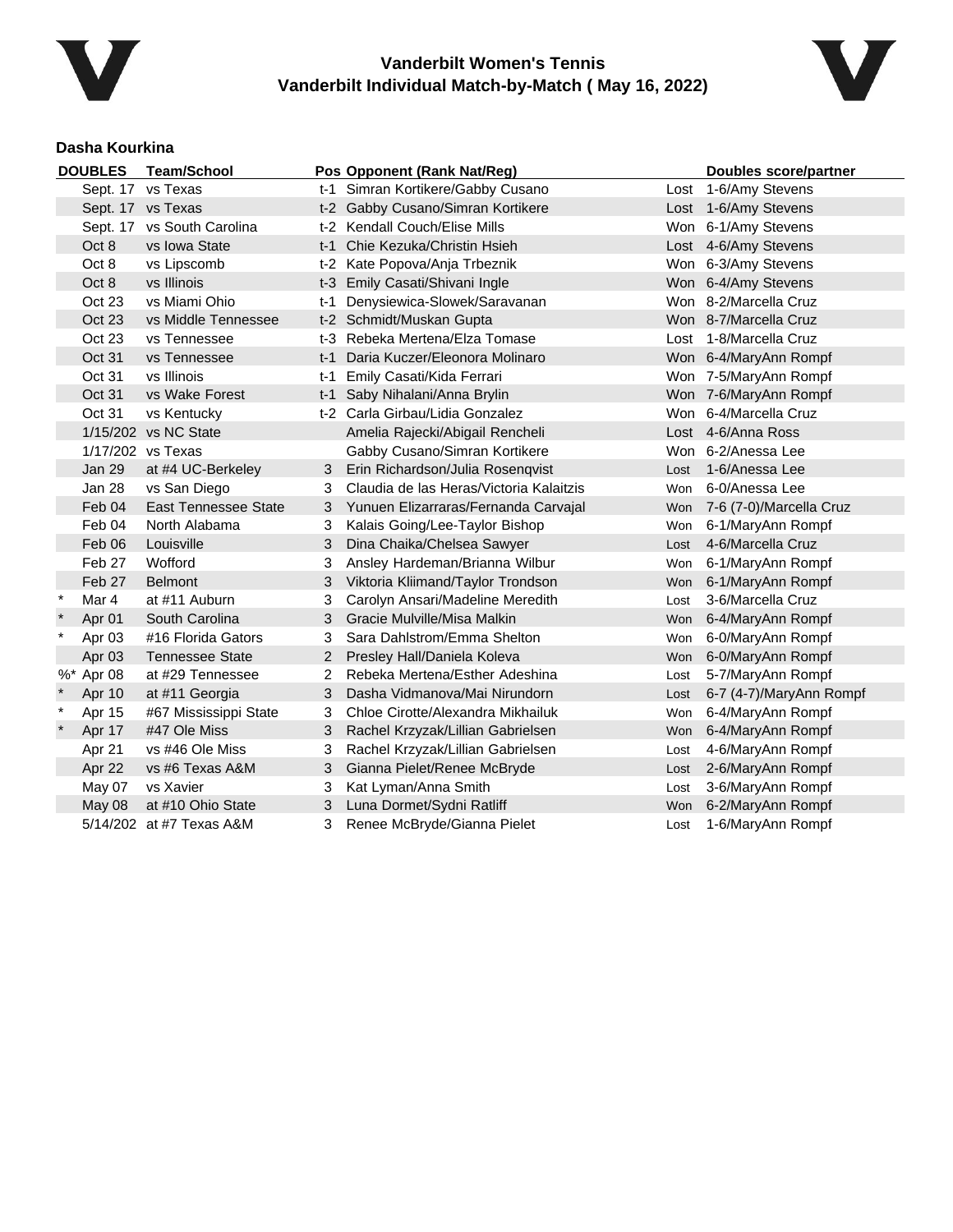



#### **Anessa Lee**

|         | <b>SINGLES</b>         | <b>Team/School</b>            |                | Pos Opponent (Rank Nat/Reg)  |            | <b>Singles score</b>       |
|---------|------------------------|-------------------------------|----------------|------------------------------|------------|----------------------------|
|         | Sept. 17               | vs Clemson                    |                | t-1 Eleni Louka              |            | Won 6-1, 6-0               |
|         | Sept. 17               | vs Texas                      |                | t-2 Malaika Rapolu           |            | Won 6-2, 6-3               |
|         | Sept. 17               | vs Duke                       |                | t-3 Emma Jackson             |            | Lost 7-6, 2-6, 4-6         |
|         | Oct 8, 2021            | vs Lipscomb                   |                | t-2 Kate Popova              |            | Won 6-3, 6-1               |
|         | Oct 23, 2021           | vs Austin Peay                | t-1            | Morris                       |            | Won 7-5, 6-4               |
|         | Oct 23, 2021           | vs Cincinnati                 |                | t-2 Miceli                   |            | Won 6-2, 6-3               |
|         | Oct 23, 2021           | vs Purdue                     |                | t-3 Gallardo Guevara         |            | Lost $6-0$ , $3-6$ , $4-6$ |
|         | Oct 31, 2021           | vs Illinois                   |                | t-1 Kate Duong               |            | Won 6-2, 6-4               |
|         | Oct 31, 2021           | vs Wake Forest                |                | t-2 Samantha Martinelli      |            | Lost 2-6, 1-6              |
|         | Oct 31, 2021           | vs Tennessee                  |                | t-3 Tenika McGiffin          |            | Lost $5-7, 3-6$            |
|         | 1/15/2022              | vs Miami                      |                | Daevenia Achong (104/-)      |            | Won 6-4, 6-3               |
|         | 1/16/2022              | vs Texas                      |                | <b>Peyton Stearns</b>        |            | Lost 3-6, 0-6              |
|         | 1/17/2022              | vs NC State                   |                | Abigail Rencheli (25/-)      |            | Won 6-3, 7-5               |
|         | Jan 29, 2022           | at #4 UC-Berkeley             |                | 2 Valentina Ivanov (108/-)   | $\sim 100$ | $4-6, 4-3$                 |
|         | Jan 28, 2022           | vs San Diego                  |                | 2 Abigail Desiatnikov (62/-) |            | Won 6-3, 6-2               |
|         | Jan 26, 2022           | Northwestern                  |                | 2 Justine Leong              |            | Won 6-7 (3-7), 6-0, 6-4    |
|         | Jan 21, 2022           | Middle Tennessee              |                | 2 Love-Star Alexis           |            | Won 7-6 (9-7), 6-3         |
|         | Feb 04, 2022           | <b>East Tennessee State</b>   |                | 2 Alejandra Morales          |            | Lost $6-7$ (2-7), 2-6      |
|         | Feb 04, 2022           | North Alabama                 | 1              | Payton Andrews               |            | Won 6-2, 6-2               |
|         | Feb 06, 2022           | Louisville                    |                | 2 Rhea Verma                 |            | Won 6-0, 6-3               |
|         | Feb 27, 2022           | Wofford                       |                | 2 Liz Massie                 |            | Won 6-1, 6-3               |
|         | Feb 27, 2022           | <b>Belmont</b>                | 1              | Somer Henry                  |            | Won 6-0, 6-4               |
| $\star$ | Mar 4, 2022            | at #11 Auburn                 |                | 2 Ariana Arseneault (52/-)   |            | Won 4-6, 6-0, 6-3          |
| $\star$ | Mar 6, 2022            | at #41 Alabama                |                | 2 Ola Pitak                  |            | Lost $2-6, 6-4, 2-6$       |
| $\star$ | Mar 11, 2022           | Arkansas                      | 2              | Kelly Keller                 |            | Won 7-6, 6-4               |
| $\star$ | Mar 13, 2022           | Mizzou                        | $\mathbf{1}$   | <b>Bronte Murgett</b>        |            | Lost 3-6, 2-6              |
| $\star$ |                        | Mar 18, 2022 at #12 Texas A&M | $\overline{2}$ | Tatiana Makarova (37/-)      |            | Lost 4-6, 3-6              |
| $\ast$  | Mar 20, 2022 at LSU    |                               |                | 2 Nina Geissler              |            | Won 6-0, 6-1               |
| $\star$ |                        | Mar 25, 2022 at #62 Kentucky  | 2              | Florencia Urrutia            |            | Won 6-4, 5-7, 6-4          |
| $\star$ | Apr 01, 2022           | South Carolina                |                | 2 Ayana Akli (61/-)          |            | Lost 0-6, 1-6              |
| $\star$ | Apr 03, 2022           | #16 Florida Gators            | $\mathbf 1$    | McCartney Kessler (22/-)     |            | Lost 0-6, 2-6              |
|         | Apr 03, 2022           | <b>Tennessee State</b>        |                | 1 Franka Sindicic            | $\sim 100$ | 6-1, 3-0, unfinished       |
| $%$ *   | Apr 08, 2022           | at #29 Tennessee              | $\overline{2}$ | Tenika McGiffin (55/-)       |            | Lost $6-2$ , 0-6, 4-6      |
|         | Apr 10, 2022           | at #11 Georgia                | $\overline{2}$ | Dasha Vidmanova (58/-)       |            | Won 5-5, retired           |
| $\ast$  | Apr 15, 2022           | #67 Mississippi State         |                | 2 Magda Adaloglou            |            | Won 6-3, 1-6, 7-6 (7-3)    |
| $\star$ | Apr 17, 2022           | #47 Ole Miss                  | $\mathbf{1}$   | Sabina Machalova (65/-)      |            | Lost 5-7, 2-6              |
|         | Apr 21, 2022           | vs #46 Ole Miss               |                | 3 Ludmila Kareisova          |            | Won 7-5, 3-6, 6-1          |
|         | Apr 22, 2022           | vs #6 Texas A&M               | 3              | Mary Stoiana (70/-)          | $\sim$     | 4-6, 3-4, unfinished       |
|         | May 07, 2022 vs Xavier |                               |                | 3 Kat Lyman                  |            | Won 7-6 (7-3), 6-3         |
|         | May 08                 | at #10 Ohio State             | 3              | Sydni Ratliff (67/-)         |            | Lost 4-6, 2-6              |
|         | 5/14/2022              | at #7 Texas A&M               | 3              | Mary Stoiana (74/-)          |            | Lost $2-6, 0-6$            |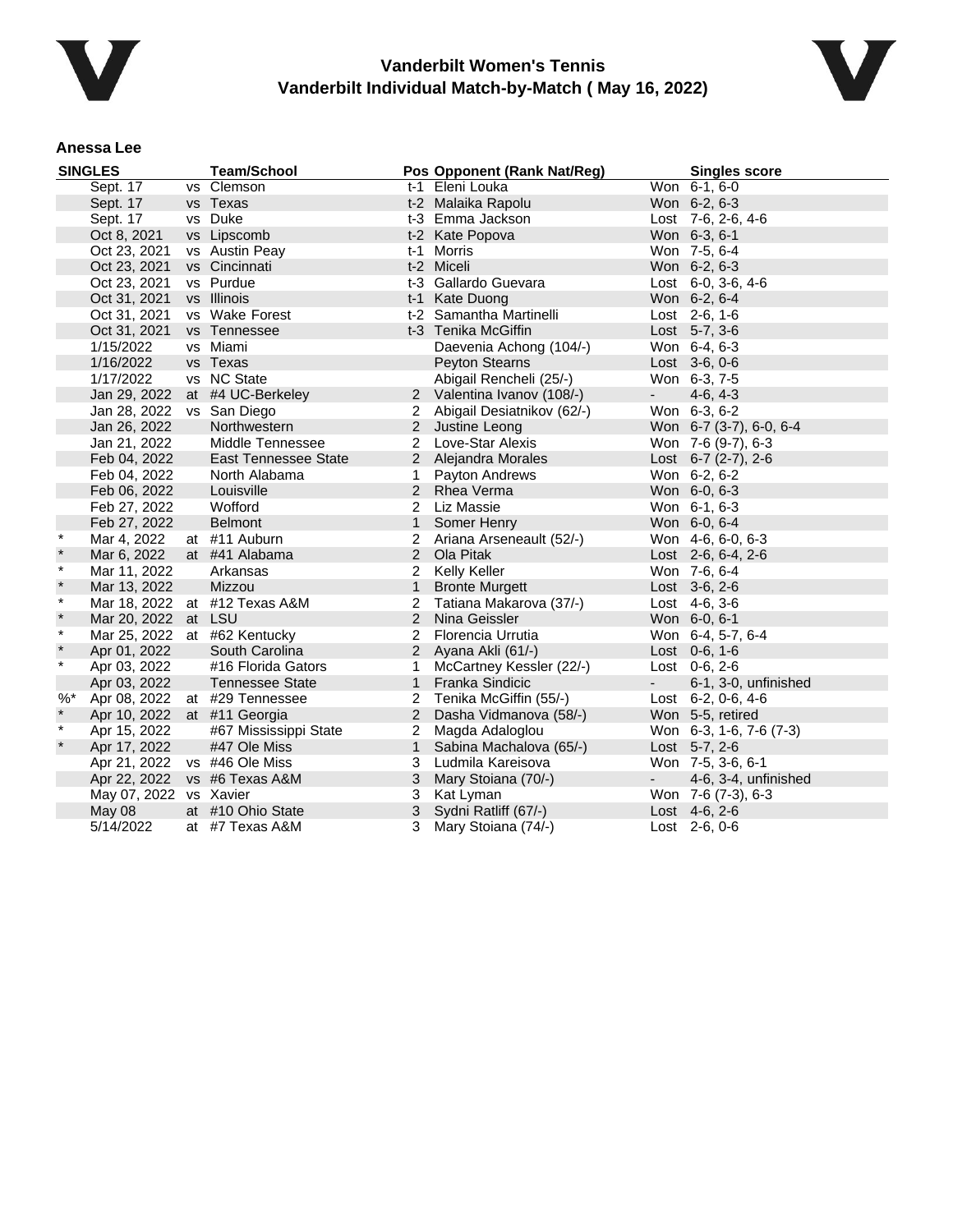



### **Anessa Lee**

|              | <b>DOUBLES</b>   | <b>Team/School</b>          |                | Pos Opponent (Rank Nat/Reg)              |                | <b>Doubles score/partner</b>  |
|--------------|------------------|-----------------------------|----------------|------------------------------------------|----------------|-------------------------------|
|              |                  | Sept. 17 vs Texas           |                | t-1 Grace Thomas/Fernanda Labrana        |                | Lost 3-6/Yufei Long           |
|              |                  | Sept. 17 vs Tennessee       |                | t-2 Kylie Duckworth/Eleonora Molinaro    |                | Won 6-2/Yufei Long            |
|              |                  | Sept. 17 vs South Carolina  |                | t-2 Chloe Narboni/Lindsay Tulenko        |                | Won 7-5/Yufei Long            |
|              | Oct 8            | vs Kentucky                 |                | t-1 Maialen Morante/Carla Girbau         |                | Won 6-2/Marcella Cruz         |
|              | Oct 8            | vs Iowa State               |                | t-2 Ashley Yeah/Christin Hsieh           |                | Won 6-2/Marcella Cruz         |
|              | Oct 8            | vs Miami                    |                | t-3 Isabella Pfennig/Audrey Boch-Collins |                | Won 7-5/Yufei Long            |
|              | Oct 23           | vs UT-Martin                | t-1            | Espinal/Niedzialowski                    |                | Won 8-0/Holly Staff           |
|              | Oct 23           | vs Ball State               |                | t-2 Davies/Polishchuk                    |                | Won 8-4/Holly Staff           |
|              | Oct 23           | vs East Tennessee State     |                | t-3 Fernanda Carvajal/Yunuen Elizarraras |                | Lost 6-8/Holly Staff          |
|              | Oct 31           | vs Illinois                 |                | t-1 Josie Frazier/Ashley Yeah            |                | Won 6-2/Holly Staff           |
|              | Oct 31           | vs Wake Forest              |                | t-1 Samantha Martinelli/Peyton Pesavento |                | Won 6-3/Holly Staff           |
|              | <b>Oct 31</b>    | vs Kentucky                 |                | t-2 Carlota Molina/Florencia Urrutia     |                | Won 6-2/Holly Staff           |
|              |                  | 1/17/202 vs Texas           |                | Gabby Cusano/Simran Kortikere            |                | Won 6-2/Dasha Kourkina        |
|              | Jan 29           | at #4 UC-Berkeley           | 3.             | Erin Richardson/Julia Rosenqvist         | Lost           | 1-6/Dasha Kourkina            |
|              | Jan 28           | vs San Diego                | 3              | Claudia de las Heras/Victoria Kalaitzis  | Won            | 6-0/Dasha Kourkina            |
|              | <b>Jan 26</b>    | Northwestern                | 3              | Clarissa Hand/Maria Shusharina           | Won            | 6-2/Yufei Long                |
|              | <b>Jan 21</b>    | Middle Tennessee            | 1              | Zani Barnard/Love-Star Alexis            | Won            | 6-3/Anna Ross                 |
|              | Feb 04           | <b>East Tennessee State</b> | $\overline{2}$ | Mayya Gorbunova/Emilia Alfaro            |                | Won 7-5/Yufei Long            |
|              | Feb 06           | Louisville                  | 2              | Andrea Di Palma/Tatiana Simova           | Lost           | 5-7/Yufei Long                |
|              | Feb 27           | <b>Belmont</b>              | $\mathbf{2}^-$ | Somer Henry/Peyton Lee                   | Lost           | 6-7 (7-9)/Amy Stevens         |
| $\ast$       | Mar 4            | at #11 Auburn               | 2              | Georgie Axon/Adeline Flach               | $\blacksquare$ | 5-3, unfinished/Holly Staff   |
| $\pmb{\ast}$ | Mar <sub>6</sub> | at #41 Alabama              | $\mathbf{2}^-$ | Anna Parkhomenko/Petra Sedlackova        | Won            | 6-2/Holly Staff               |
| $\ast$       | Mar 11           | Arkansas                    | 2              | Lenka Stara/Laura Rijkers                | Lost           | 3-6/Holly Staff               |
| $\star$      | <b>Mar 13</b>    | Mizzou                      | $\overline{2}$ | Emelie Schwarte/Bronte Murgett           | Lost           | 3-6/Holly Staff               |
| $\star$      | <b>Mar 18</b>    | at #12 Texas A&M            | 2              | Carson Branstine/Mary Stoiana (27/-)     | Lost           | 1-6/Marcella Cruz             |
|              | <b>Mar 20</b>    | at LSU                      | $\overline{2}$ | Taylor Bridges/Safiya Carrington         | Lost           | 4-6/Marcella Cruz             |
| $\ast$       | Mar 25           | at #62 Kentucky             | 1              | Fiona Arrese/Lidia Gonzalez              | Won            | 6-4/Anna Ross                 |
|              | Apr 01           | South Carolina              | $\mathbf{1}$   | Sarah Hamner/Megan Davies (38/-)         | Lost           | 3-6/Anna Ross                 |
| $\ast$       | Apr 03           | #16 Florida Gators          | 1              | McCartney Kessler/Marlee Zein            | Lost           | 2-6/Anna Ross                 |
|              | Apr 10           | at #11 Georgia              | $\overline{2}$ | Mell Reasco/Meg Kowalski                 |                | Lost 4-6/Marcella Cruz        |
| $\ast$       | Apr 15           | #67 Mississippi State       | 2              | Emma Antonaki/Marta Falceto              | Lost           | 4-6/Marcella Cruz             |
|              | Apr 17           | #47 Ole Miss                | $\mathbf{1}$   | Anaelle Leclercq/Sabina Machalova        | Lost           | 0-6/Marcella Cruz             |
|              | Apr 21           | vs #46 Ole Miss             | 2              | Ludmila Kareisova/Kelsey Mize            | Won            | 6-4/Marcella Cruz             |
|              | May 07           | vs Xavier                   |                | 2 Anna Roggenburk/Imani Graham           |                | Won 6-3/Marcella Cruz         |
|              | May 08           | at #10 Ohio State           | 2              | Irina Cantos Siemers/Lucia Marzal        |                | 4-5, unfinished/Marcella Cruz |
|              |                  | 5/14/202 at #7 Texas A&M    | 2              | Carson Branstine/Mary Stoiana (47/-)     | Lost           | 4-6/Marcella Cruz             |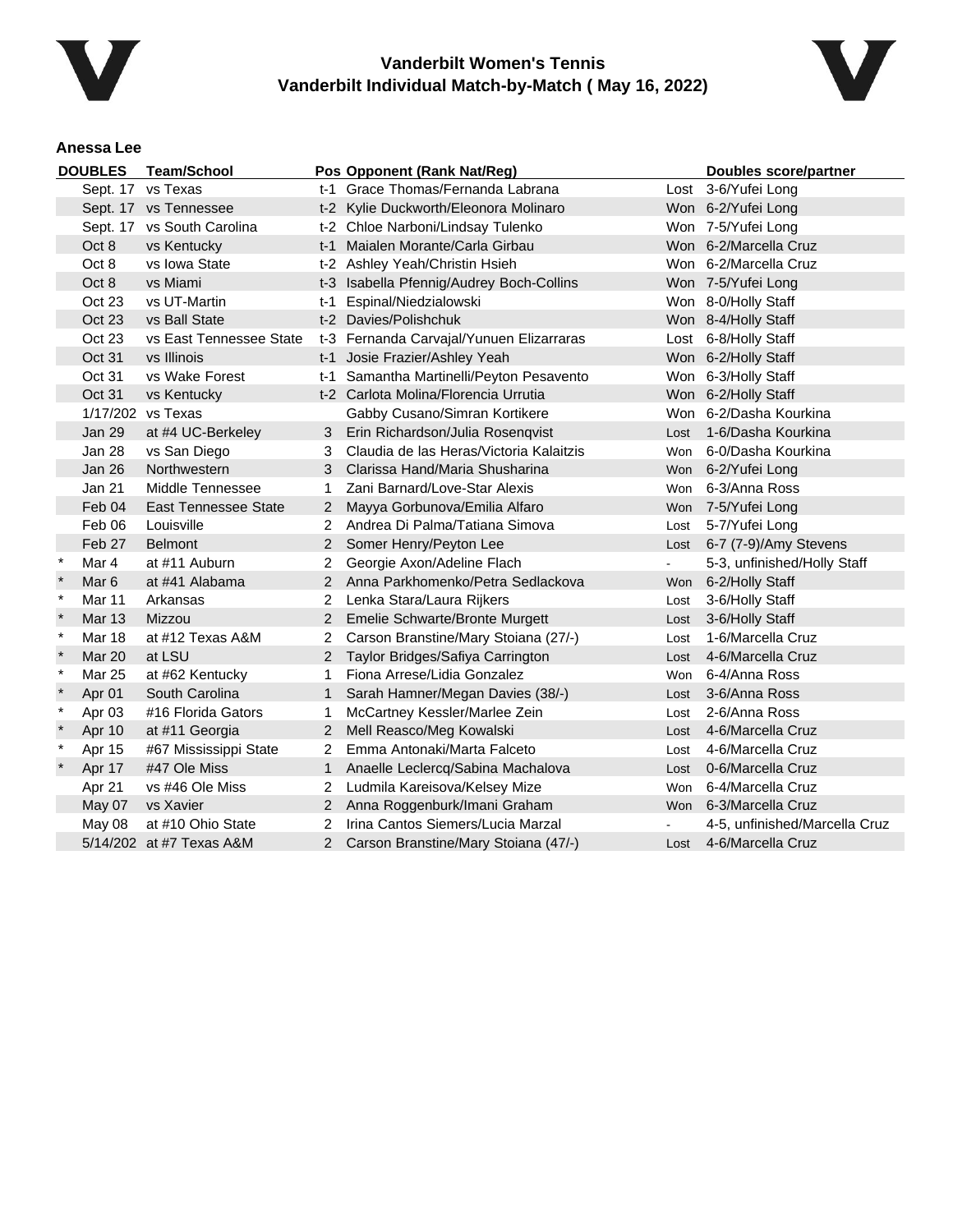



#### **Yufei Long**

|          | <b>SINGLES</b>            | <b>Team/School</b>     |   | Pos Opponent (Rank Nat/Reg) |            | <b>Singles score</b>               |
|----------|---------------------------|------------------------|---|-----------------------------|------------|------------------------------------|
|          | Sept. 17                  | vs Georgia Tech        |   | t-1 Ava Hrastar             |            | Lost 4-6, 3-6                      |
|          | Oct 8, 2021               | vs Illinois            |   | t-1 Kasia Treiber           |            | Won 6-4, 0-6, 6-1                  |
|          | Oct 8, 2021               | vs Miami               |   | t-2 Audrey Boch-Collins     |            | Lost 3-6, 5-7                      |
|          | Oct 8, 2021               | vs Lipscomb            |   | t-3 Kate Popova             |            | Won 6-2, 6-0                       |
|          | Oct 23, 2021              | vs Belmont             |   | t-1 Taylor Trondson         |            | Won 6-0, 6-2                       |
|          | Oct 23, 2021              | vs Xavier              |   | t-2 Graham                  |            | Lost 3-6, 4-6                      |
|          | Oct 23, 2021              | vs Xavier              |   | t-3 Lyman                   |            | Won 6-0, 1-0                       |
|          | Oct 31, 2021              | vs Illinois            |   | t-1 Shivani Ingle           |            | Won 6-3, 6-3                       |
|          | Oct 31, 2021              | vs Wake Forest         |   | t-2 Saby Nihalani           |            | Lost $4-6, 1-6$                    |
|          | Oct 31, 2021              | vs Tennessee           |   | t-3 Kylie Duckworth         |            | Won 7-5, 7-6                       |
|          | 1/15/2022                 | vs Miami               |   | Audrey Boch-Collins         |            | Lost $0-6, 1-6$                    |
|          | 1/16/2022                 | vs Texas               |   | Gabby Cusano                |            | Won 6-3, 6-3                       |
|          | Jan 29, 2022              | at #4 UC-Berkeley      | 3 | Jessica Alsola (110/-)      |            | Lost $3-6$ , $2-6$                 |
|          | Jan 28, 2022 vs San Diego |                        | 3 | Jordyn McBride              | $\sim 100$ | 6-4, 0-6, 4-3, unfinished          |
|          | Jan 26, 2022              | Northwestern           | 3 | Maria Shusharina            |            | Won 1-6, 6-0, 6-4                  |
|          | Jan 21, 2022              | Middle Tennessee       |   | 3 Muskan Gupta              |            | Won 6-0, 6-1                       |
|          | Feb 04, 2022              | East Tennessee State   | 3 | Fernanda Carvajal           |            | $Last 3-6, 2-6$                    |
|          | Feb 27, 2022              | Belmont                |   | 2 Gina Feistel              |            | Won 4-6, 6-3, 10-4                 |
|          | Mar 6, 2022               | at #41 Alabama         |   | Petra Sedlackova (124/-)    |            | Lost 4-6, 4-6                      |
| $\star$  | Mar 11, 2022              | Arkansas               | 3 | Indianna Spink              |            | Lost $6-4$ , $3-6$ , $2-6$         |
| $\star$  | Mar 13, 2022              | Mizzou                 | 2 | Ellie Wright                |            | Won 6-3, 5-7, 11-9                 |
| $\star$  | Mar 20, 2022 at LSU       |                        | 3 | Ena Babic (89/-)            |            | Lost $6-1$ , $6-7$ $(4-7)$ , $3-6$ |
| $^\star$ | Apr 03, 2022              | #16 Florida Gators     | 3 | Carly Briggs                |            | Lost $5-7, 3-6$                    |
|          | Apr 03, 2022              | <b>Tennessee State</b> |   | 2 Naomi Von Bose            |            | 6-2, 1-0, unfinished               |
| $^\star$ | Apr 17, 2022              | #47 Ole Miss           | 4 | Rachel Krzyzak              |            | Won 6-0, 6-4                       |
|          | Apr 21, 2022              | vs #46 Ole Miss        |   | 4 Rachel Krzyzak            |            | Lost 5-7, 3-6                      |

| <b>DOUBLES</b><br><b>Team/School</b> |           |                             | Pos Opponent (Rank Nat/Reg) | <b>Doubles score/partner</b>                |      |                             |
|--------------------------------------|-----------|-----------------------------|-----------------------------|---------------------------------------------|------|-----------------------------|
|                                      | Sept. 17  | vs Texas                    |                             | t-1 Grace Thomas/Fernanda Labrana           |      | Lost 3-6/Anessa Lee         |
|                                      |           | Sept. 17 vs Tennessee       |                             | t-2 Kylie Duckworth/Eleonora Molinaro       |      | Won 6-2/Anessa Lee          |
|                                      |           | Sept. 17 vs South Carolina  |                             | t-2 Chloe Narboni/Lindsay Tulenko           |      | Won 7-5/Anessa Lee          |
|                                      | Oct 8     | vs Kentucky                 |                             | t-1 Florencia Urrutia/Elizabeth Stevens     |      | Won 6-4/MaryAnn Rompf       |
|                                      | Oct 8     | vs Illinois                 |                             | t-2 Kasia Treiber/Kida Ferrari              |      | Lost 0-6/MaryAnn Rompf      |
|                                      | Oct 8     | vs Miami                    |                             | t-3 Isabella Pfennig/Audrey Boch-Collins    |      | Won 7-5/Anessa Lee          |
|                                      | Oct 31    | vs Tennessee                | t-1                         | Esther Adeshina/Elza Tomase                 |      | Lost 2-6/Amy Stevens        |
|                                      | Oct 31    | vs Wake Forest              |                             | t-1 Anna Campana/Carolyn Campana            |      | Won 6-2/Amy Stevens         |
|                                      |           | 1/15/202 vs NC State        |                             | Sara Nayar/Priska Nugroho                   |      | Won 6-3/MaryAnn Rompf       |
|                                      |           | 1/17/202 vs Texas           |                             | Kylie Collins/Malaika Rapolu                |      | Won 6-4/Marcella Cruz       |
|                                      | Jan 29    | at #4 UC-Berkeley           | $\mathbf{2}^{\circ}$        | Jessica Alsola/Katja Wiersholm              | Lost | 4-6/Marcella Cruz           |
|                                      | Jan 28    | vs San Diego                |                             | Abigail Desiatnikov/Jordyn McBride          | Won  | 6-3/Marcella Cruz           |
|                                      | Jan 26    | Northwestern                | 3                           | Clarissa Hand/Maria Shusharina              | Won  | 6-2/Anessa Lee              |
|                                      | Feb 04    | <b>East Tennessee State</b> | $\overline{2}$              | Mayya Gorbunova/Emilia Alfaro               |      | Won 7-5/Anessa Lee          |
|                                      | Feb 06    | Louisville                  |                             | Andrea Di Palma/Tatiana Simova              | Lost | 5-7/Anessa Lee              |
|                                      | Feb 27    | Wofford                     | 1                           | Liz Massie/Lilie Steryous                   | Won  | 6-1/Anna Ross               |
|                                      | Feb 27    | <b>Belmont</b>              |                             | Gina Feistel/Meredith Roberts               |      | Won 7-6 (7-2)/Marcella Cruz |
|                                      | Mar 4     | at #11 Auburn               |                             | Selin Ovunc/Ariana Arseneault (44/-)        | Lost | 2-6/Anna Ross               |
| $\star$                              | Mar 6     | at #41 Alabama              |                             | Loudmilla Bencheikh/Anne Marie Hiser (33/-) | Won  | 6-4/Anna Ross               |
| $\star$                              | Mar 11    | Arkansas                    |                             | Tatum Rice/Morgan Cross (28/-)              |      | Lost 4-5/Anna Ross          |
| $\ast$                               | Mar 13    | Mizzou                      |                             | Gabriela Martinez/Ellie Wright              | Won  | 6-2/Anna Ross               |
|                                      | Mar 18    | at #12 Texas A&M            |                             | Jayci Goldsmith/Tatiana Makarova (3/-)      | Lost | 2-6/Anna Ross               |
| $\star$                              | Mar 20    | at LSU                      |                             | Ena Babic/Maggie Cubitt                     | Won  | 6-1/Anna Ross               |
| $\ast$                               | Mar 25    | at #62 Kentucky             | 3                           | Carlota Molina/Florencia Urrutia            | Won  | 6-2/Amy Stevens             |
|                                      | %* Apr 08 | at #29 Tennessee            | 3                           | Elza Tomase/Kylie Duckworth                 | Lost | 5-7/Amy Stevens             |
|                                      | Apr 17    | #47 Ole Miss                |                             | Ludmila Kareisova/Kelsey Mize               |      | Won 6-1/Holly Staff         |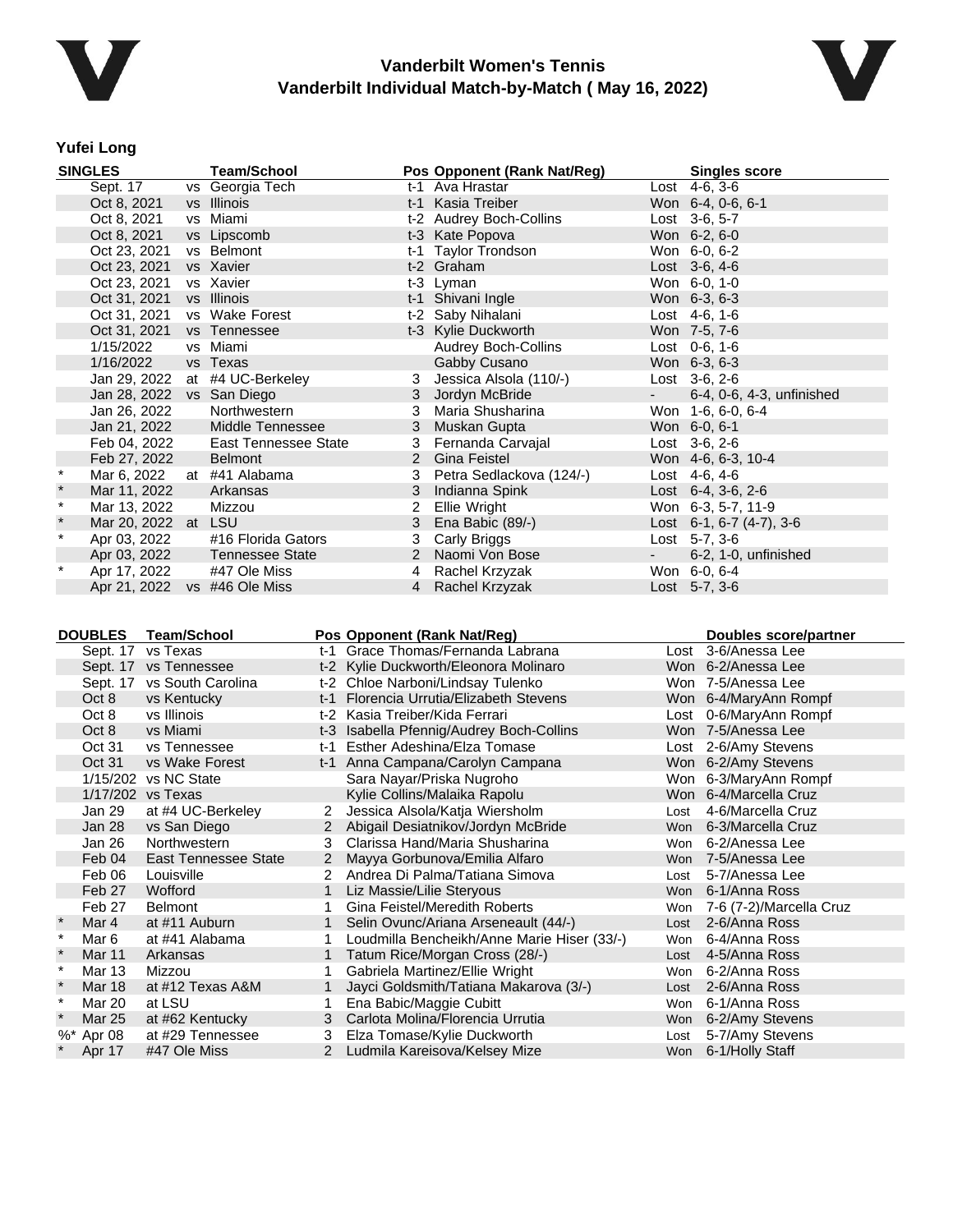



### **MaryAnn Rompf**

| <b>SINGLES</b>   | <b>Team/School</b>         |                                  | Pos Opponent (Rank Nat/Reg)             |               | <b>Singles score</b>      |
|------------------|----------------------------|----------------------------------|-----------------------------------------|---------------|---------------------------|
| Sept. 17         | vs Clemson                 |                                  | t-1 Ali Despain                         |               | Lost 3-6, 6-3, 4-6        |
| Sept. 17         | vs Georgia Tech            |                                  | t-2 Rosie Carcia Gross                  | Won 6-1, 7-6  |                           |
| Sept. 17         | vs Tennessee               |                                  | t-3 Olivia Symons                       | Won 6-3, 6-3  |                           |
| Oct 8, 2021      | vs Iowa State              |                                  | t-1 Christin Hsieh                      | Lost 3-6, 2-6 |                           |
| Oct 23, 2021     | vs Miami Ohio              | $t-1$                            | Dev                                     |               | Won 6-3, 5-7, 6-0         |
| Oct 23, 2021     | vs Miami Ohio              |                                  | t-2 Romero                              | Lost 1-6, 4-6 |                           |
| Oct 23, 2021     | vs Purdue                  |                                  | t-3 Galindo                             |               | Lost 6-7, 5-10            |
| Oct 31, 2021     | vs Illinois                |                                  | t-1 Emily Casati                        | Won 6-0, 6-0  |                           |
| Oct 31, 2021     | vs Kentucky                |                                  | t-2 Florencia Urrutia                   |               | Lost 2-6, 6-4, 0-1        |
| Oct 31, 2021     | vs Tennessee               |                                  | t-3 Callie Creath                       |               | Won 6-2, 4-6, 7-6         |
| 1/15/2022        | vs Miami                   |                                  | Nada Dimovksa                           |               | Lost 6-2, 4-6, 2-6        |
| 1/17/2022        | vs NC State                |                                  | Sara Nayar                              |               | Lost 5-7, 6-4, 0-1 (8-10) |
| Feb 04, 2022     | North Alabama              | 6                                | Lee-Taylor Bishop                       | Won 6-2, 6-1  |                           |
| Feb 27, 2022     | Wofford                    | 6                                | <b>Emely Kahrs</b>                      |               | Won 7-6 (7-5), 6-4        |
| Feb 27, 2022     | <b>Belmont</b>             | 6                                | Lauren Carrelli                         | Won 6-2, 6-1  |                           |
|                  |                            |                                  |                                         |               |                           |
|                  |                            |                                  |                                         |               |                           |
| <b>DOUBLES</b>   | <b>Team/School</b>         | Pos Opponent (Rank Nat/Reg)      |                                         |               | Doubles score/partner     |
|                  | Sept. 17 vs Duke           | t-1 Kelly Chen/Eliza Omirou      |                                         |               | Lost 1-6/Anna Ross        |
|                  | Sept. 17 vs Tennessee      | t-2 Esther Adeshina/Daria Kuczer |                                         |               | Lost 3-6/Anna Ross        |
|                  | Sept. 17 vs South Carolina | t-2 Ayana Akli/Sarah Hamner      |                                         |               | Won 7-5/Anna Ross         |
| Oct 8            | vs Kentucky                |                                  | t-1 Florencia Urrutia/Elizabeth Stevens |               | Won 6-4/Yufei Long        |
| Oct 8            | vs Illinois                | t-2 Kasia Treiber/Kida Ferrari   |                                         |               | Lost 0-6/Yufei Long       |
| Oct 8            | vs Miami                   | t-3 Maya Tahan/Diana Khoden      |                                         |               | Lost 4-6/Marcella Cruz    |
| Oct 23           | vs Middle Tennessee        | t-1 Zani Barnard/Noelle Mauro    |                                         |               | Won 8-4/Amy Stevens       |
| Oct 23           | vs Chattanooga             | t-2 Abel/Gibbins                 |                                         |               | Won 8-5/Amy Stevens       |
| Oct 23           | vs Kentucky                |                                  | t-3 Carlota Molina/Elizabeth Stevens    |               | Lost 4-8/Amy Stevens      |
| Oct 31           | vs Tennessee               |                                  | t-1 Daria Kuczer/Eleonora Molinaro      |               | Won 6-4/Dasha Kourkina    |
| Oct 31           | vs Illinois                | t-1 Emily Casati/Kida Ferrari    |                                         |               | Won 7-5/Dasha Kourkina    |
| Oct 31           | vs Wake Forest             | t-1 Saby Nihalani/Anna Brylin    |                                         |               | Won 7-6/Dasha Kourkina    |
|                  | 1/15/202 vs NC State       |                                  | Sara Nayar/Priska Nugroho               |               | Won 6-3/Yufei Long        |
| Feb 04           | North Alabama              | 3 <sup>1</sup>                   | Kalais Going/Lee-Taylor Bishop          |               | Won 6-1/Dasha Kourkina    |
| Feb 27           | Wofford                    | 3                                | Ansley Hardeman/Brianna Wilbur          |               | Won 6-1/Dasha Kourkina    |
| Feb 27           | <b>Belmont</b>             | 3                                | Viktoria Kliimand/Taylor Trondson       |               | Won 6-1/Dasha Kourkina    |
| $\ast$<br>Apr 01 | South Carolina             | Gracie Mulville/Misa Malkin<br>3 |                                         |               | Won 6-4/Dasha Kourkina    |
| Apr 03           | #16 Florida Gators         | 3                                | Sara Dahlstrom/Emma Shelton             |               | Won 6-0/Dasha Kourkina    |
| Apr 03           | <b>Tennessee State</b>     | $\overline{2}$                   | Presley Hall/Daniela Koleva             |               | Won 6-0/Dasha Kourkina    |
| %* Apr 08        | at #29 Tennessee           | $\overline{2}$                   | Rebeka Mertena/Esther Adeshina          | Lost          | 5-7/Dasha Kourkina        |
| Apr 10           | at #11 Georgia             | 3                                | Dasha Vidmanova/Mai Nirundorn           | Lost          | 6-7 (4-7)/Dasha Kourkina  |
| Apr 15           | #67 Mississippi State      | 3                                | Chloe Cirotte/Alexandra Mikhailuk       | Won           | 6-4/Dasha Kourkina        |
| Apr 17           | #47 Ole Miss               | 3                                | Rachel Krzyzak/Lillian Gabrielsen       | Won           | 6-4/Dasha Kourkina        |
| Apr 21           | vs #46 Ole Miss            | 3                                | Rachel Krzyzak/Lillian Gabrielsen       | Lost          | 4-6/Dasha Kourkina        |
| Apr 22           | vs #6 Texas A&M            | 3                                | Gianna Pielet/Renee McBryde             | Lost          | 2-6/Dasha Kourkina        |
| May 07           | vs Xavier                  | 3<br>Kat Lyman/Anna Smith        |                                         | Lost          | 3-6/Dasha Kourkina        |
| May 08           | at #10 Ohio State          | 3<br>Luna Dormet/Sydni Ratliff   |                                         | Won           | 6-2/Dasha Kourkina        |
|                  | 5/14/202 at #7 Texas A&M   | 3                                | Renee McBryde/Gianna Pielet             | Lost          | 1-6/Dasha Kourkina        |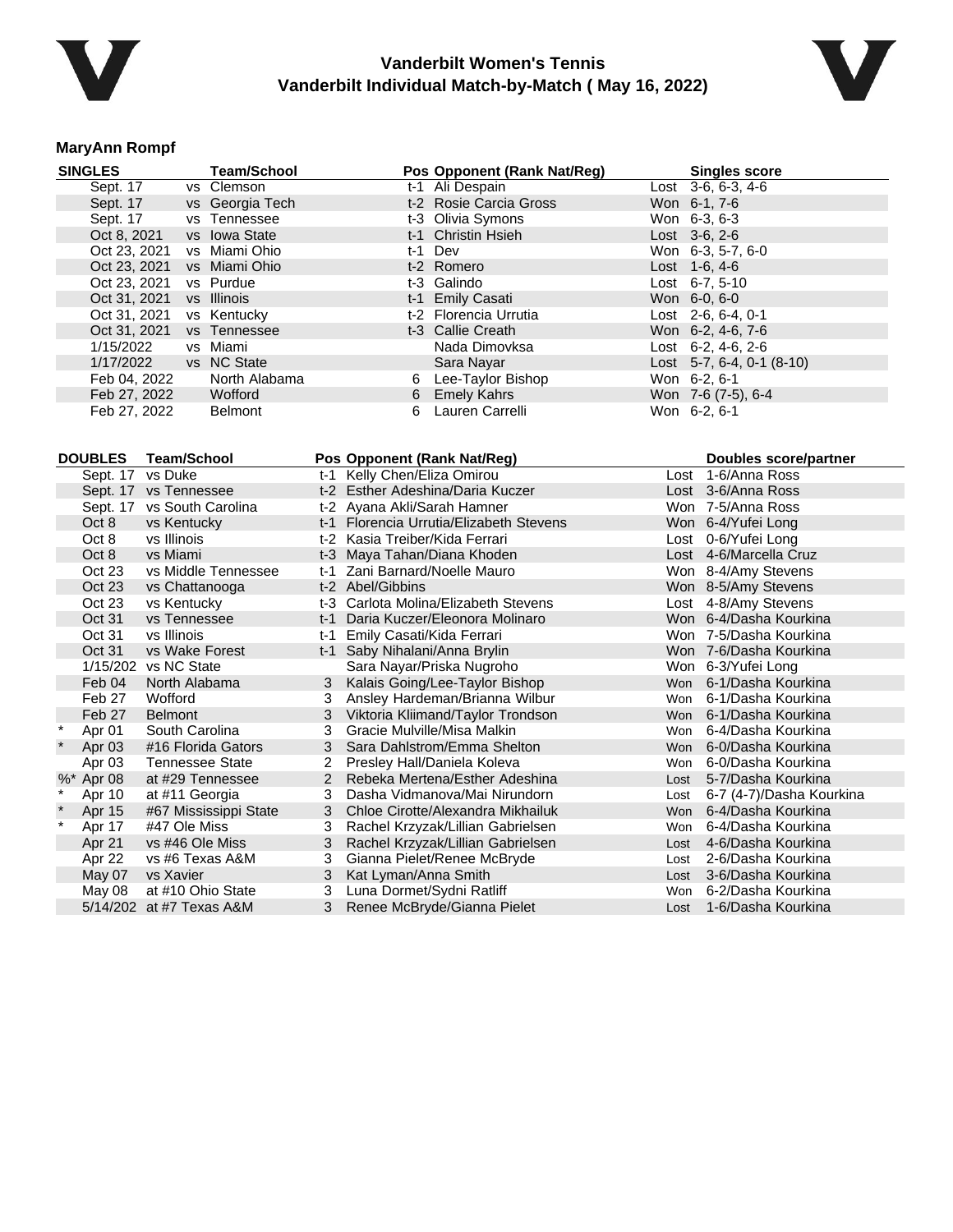



#### **Anna Ross**

|          | <b>SINGLES</b>              | <b>Team/School</b>            |             | Pos Opponent (Rank Nat/Reg) |            | <b>Singles score</b>            |
|----------|-----------------------------|-------------------------------|-------------|-----------------------------|------------|---------------------------------|
|          | Sept. 17                    | vs Texas                      |             | t-1 Fernanda Labrana        |            | Lost 6-2, 5-7, 1-6              |
|          | Sept. 17                    | vs South Carolina             |             | t-2 Allie Gretkowski        |            | Lost $4-6$ , $7-6$ , $3-6$      |
|          | Oct 8, 2021                 | vs Illinois                   | $t-1$       | Josie Frazier               |            | Won 7-5, 6-0                    |
|          | Oct 8, 2021                 | vs Miami                      |             | t-2 Eden Richardson         |            | Won 6-3, 1-6, 7-6               |
|          | Oct 8, 2021                 | vs Kentucky                   |             | t-3 Carla Girbau            |            | Won 6-0, 6-2                    |
|          | 1/15/2022                   | vs Miami                      |             | Isabella Pfennig (76/-)     |            | Won 6-4, 6-3                    |
|          | 1/16/2022                   | vs Texas                      |             | Charlotte Chavatipon        |            | Won 6-3, 6-4                    |
|          | 1/17/2022                   | vs NC State                   |             | Jaeda Daniel (8/-)          |            | Won 7-5, 6-1                    |
|          | Jan 29, 2022                | at #4 UC-Berkeley             |             | <b>Haley Giavara</b>        |            | $6-4.4-5$                       |
|          | Jan 28, 2022 vs San Diego   |                               |             | Solymar Colling (44/-)      |            | Won 7-6 (7-3), 6-4              |
|          | Jan 26, 2022                | Northwestern                  |             | Clarissa Hand               |            | Won 6-1, 6-3                    |
|          | Jan 21, 2022                | Middle Tennessee              | 1           | Lee Barnard                 |            | Won 6-1, 6-2                    |
|          | Feb 04, 2022                | <b>East Tennessee State</b>   | 1           | Laylo Bakhodirova           |            | Won 6-2, 6-4                    |
|          | Feb 06, 2022                | Louisville                    |             | 1 Andrea Di Palma           |            | Won 6-1, 3-6, 6-3               |
|          | Feb 27, 2022                | Wofford                       | 1           | Lily Woods                  | Lost $4-6$ |                                 |
| $\star$  | Mar 4, 2022                 | at #11 Auburn                 |             | Selin Ovunc (60/-)          |            | Won 6-1, 6-7 (3-7), 7-6 (7-4)   |
| $\star$  | Mar 6, 2022                 | at #41 Alabama                |             | Loudmilla Bencheikh         |            | Lost 3-6, 0-6                   |
| $\star$  | Mar 11, 2022                | Arkansas                      |             | Tatum Rice                  |            | Lost $6-3$ , $3-6$ , $3-6$      |
| $\star$  |                             | Mar 18, 2022 at #12 Texas A&M |             | Carson Branstine (41/-)     |            | Lost 3-6, 3-6                   |
| $\star$  | Mar 20, 2022 at LSU         |                               | 1           | Safiya Carrington           |            | Lost 6-4, 5-7, 5-7              |
| $\star$  |                             | Mar 25, 2022 at #62 Kentucky  |             | Carlota Molina              |            | Won 6-3, 6-2                    |
| $\star$  | Apr 01, 2022                | South Carolina                |             | Sarah Hamner (2/-)          |            | Lost $4-6, 6-4, 3-6$            |
| $\%$ $*$ |                             | Apr 08, 2022 at #29 Tennessee |             | Rebeka Mertena (30/-)       |            | Won 2-6, 6-4, 7-5               |
| $\star$  | Apr 10, 2022 at #11 Georgia |                               |             | Lea Ma (29/-)               |            | Lost $4-6, 4-6$                 |
| $\star$  | Apr 15, 2022                | #67 Mississippi State         | 1           | Emma Antonaki (81/-)        |            | Lost 2-6, 0-6                   |
|          | Apr 21, 2022                | vs #46 Ole Miss               | 1           | Sabina Machalova (48/-)     |            | Lost 1-6, 3-6                   |
|          |                             | Apr 22, 2022 vs #6 Texas A&M  | 1           | Carson Branstine (15/-)     |            | Lost $2-6, 1-6$                 |
|          | May 07, 2022 vs Xavier      |                               | $\mathbf 1$ | Ahmeir Kyle                 | $\sim 100$ | 7-6 (7-4), 4-6, 2-1, unfinished |
|          | May 08                      | at #10 Ohio State             |             | Irina Cantos Siemers (13/-) |            | Lost 1-6, 2-6                   |
|          | 5/14/2022                   | at #7 Texas A&M               | 1           | Carson Branstine (8/-)      |            | Lost 4-6, 5-7                   |

| <b>DOUBLES</b><br><b>Team/School</b> |                         |                             |   | Pos Opponent (Rank Nat/Reg)                 |            | Doubles score/partner       |
|--------------------------------------|-------------------------|-----------------------------|---|---------------------------------------------|------------|-----------------------------|
|                                      | vs Duke<br>Sept. 17     |                             |   | t-1 Kelly Chen/Eliza Omirou                 | Lost       | 1-6/MaryAnn Rompf           |
|                                      | Sept. 17 vs Tennessee   |                             |   | t-2 Esther Adeshina/Daria Kuczer            |            | Lost 3-6/MaryAnn Rompf      |
|                                      |                         | Sept. 17 vs South Carolina  |   | t-2 Ayana Akli/Sarah Hamner                 |            | Won 7-5/MaryAnn Rompf       |
|                                      | Oct 8                   | vs Kentucky                 |   | t-1 Fiona Arrese/Lidia Gonzalez             |            | Lost 6-7/Holly Staff        |
|                                      | Oct 8                   | vs Illinois                 |   | t-2 Josie Frazier/Kate Duong                |            | Won 6-2/Holly Staff         |
|                                      | Oct 8                   | vs Miami                    |   | t-3 Eden Richardson/Daevenia Achong         |            | Won 6-2/Holly Staff         |
|                                      |                         | 1/15/202 vs NC State        |   | Amelia Rajecki/Abigail Rencheli             | Lost       | 4-6/Dasha Kourkina          |
|                                      |                         | 1/17/202 vs Texas           |   | <b>Charlotte Chavatipon/Peyton Stearns</b>  |            | Lost 3-6/Holly Staff        |
|                                      | Jan 29                  | at #4 UC-Berkeley           | 1 | Haley Giavara/Valentina Ivanov              |            | 5-5/Holly Staff             |
|                                      | Jan 28                  | vs San Diego                |   | Solymar Colling/Elizabeth Goldsmith         | Lost       | 3-6/Holly Staff             |
|                                      | Jan 26                  | Northwestern                |   | Christina Hand/Briana Crowley               | Won        | 6-1/Holly Staff             |
|                                      | <b>Jan 21</b>           | Middle Tennessee            | 1 | Zani Barnard/Love-Star Alexis               | <b>Won</b> | 6-3/Anessa Lee              |
|                                      | Feb 04                  | <b>East Tennessee State</b> |   | Laylo Bakhodirova/Alejandra Morales         | Won        | 6-3/Holly Staff             |
|                                      | Feb 04                  | North Alabama               | 1 | Makayla Loubser/Payton Andrews              | Won        | 6-1/Amy Stevens             |
|                                      | Feb 06                  | Louisville                  |   | Sasha Gorchanyuk/Rhea Verma                 | Won        | 6-2/Holly Staff             |
|                                      | Feb 27                  | Wofford                     | 1 | Liz Massie/Lilie Steryous                   | Won        | 6-1/Yufei Long              |
|                                      | Mar 4                   | at #11 Auburn               | 1 | Selin Ovunc/Ariana Arseneault (44/-)        | Lost       | 2-6/Yufei Long              |
|                                      | Mar 6                   | at #41 Alabama              |   | Loudmilla Bencheikh/Anne Marie Hiser (33/-) | Won        | 6-4/Yufei Long              |
|                                      | $\ast$<br><b>Mar 11</b> | Arkansas                    | 1 | Tatum Rice/Morgan Cross (28/-)              | Lost       | 4-5/Yufei Long              |
|                                      | Mar 13                  | Mizzou                      |   | Gabriela Martinez/Ellie Wright              | Won        | 6-2/Yufei Long              |
|                                      | $\ast$<br>Mar 18        | at #12 Texas A&M            | 1 | Jayci Goldsmith/Tatiana Makarova (3/-)      | Lost       | 2-6/Yufei Long              |
|                                      | <b>Mar 20</b>           | at LSU                      | 1 | Ena Babic/Maggie Cubitt                     | Won        | 6-1/Yufei Long              |
|                                      | <b>Mar 25</b>           | at #62 Kentucky             | 1 | Fiona Arrese/Lidia Gonzalez                 | Won        | 6-4/Anessa Lee              |
|                                      | Apr 01                  | South Carolina              |   | Sarah Hamner/Megan Davies (38/-)            | Lost       | 3-6/Anessa Lee              |
|                                      | Apr 03                  | #16 Florida Gators          | 1 | McCartney Kessler/Marlee Zein               | Lost       | 2-6/Anessa Lee              |
|                                      | %* Apr 08               | at #29 Tennessee            |   | Tenika McGiffin/Daria Kuczer (15/-)         | $\sim$     | 6-5, unfinished/Holly Staff |
|                                      | Apr 10                  | at #11 Georgia              | 1 | Ania Hertel/Morgan Coppoc (12/-)            | Won        | 7-5/Holly Staff             |
|                                      | Apr 15                  | #67 Mississippi State       |   | Tamara Racine/Magda Adaloglou               | Won        | 7-6 (7-5)/Holly Staff       |
|                                      | Apr 21                  | vs #46 Ole Miss             | 1 | Sabina Machalova/Anaelle Leclercq (84/-)    | Won        | 6-1/Holly Staff             |
|                                      | Apr 22                  | vs #6 Texas A&M             | 1 | Tatiana Makarova/Jayci Goldsmith (3/-)      | Lost       | 1-6/Holly Staff             |
|                                      | May 07                  | vs Xavier                   | 1 | Ahmeir Kyle/Emily Thomas                    | Won        | 6-2/Holly Staff             |
|                                      | May 08                  | at #10 Ohio State           |   | Kolie Allen/Isabelle Boulais                | Won        | 7-5/Holly Staff             |
|                                      |                         | $5/14/202$ at #7 Texas A&M  |   | Javci Goldsmith/Tatiana Makarova (6/-)      |            | 4-5 unfinished/Holly Staff  |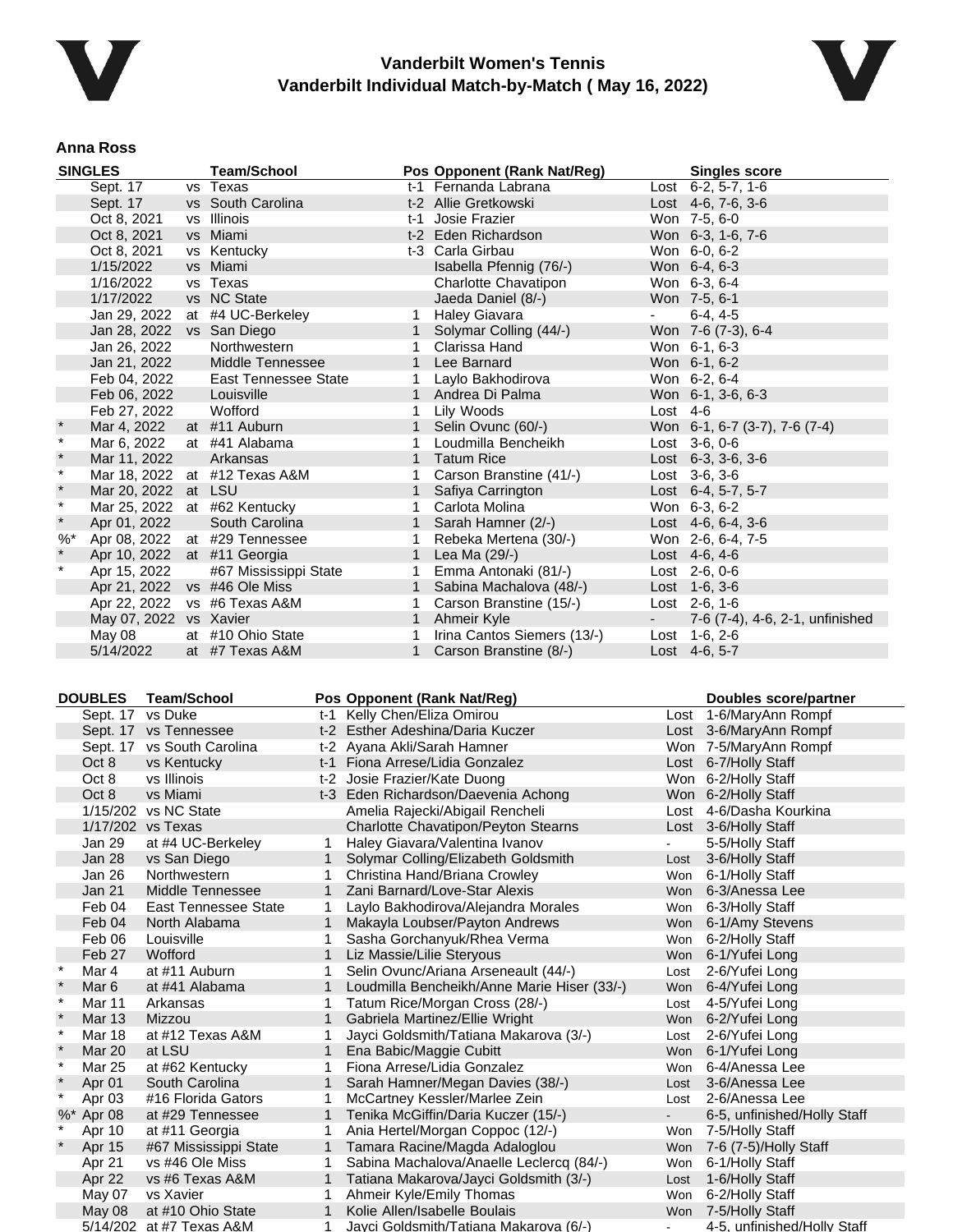



# **Holly Staff**

| <b>SINGLES</b> |                              | <b>Team/School</b>            |                | Pos Opponent (Rank Nat/Reg) |            | <b>Singles score</b>           |  |
|----------------|------------------------------|-------------------------------|----------------|-----------------------------|------------|--------------------------------|--|
|                | Sept. 17                     | vs Georgia Tech               |                | t-1 Carol Lee               |            | Lost 1-6, 5-7                  |  |
|                | Sept. 17                     | vs Tennessee                  |                | t-2 Esther Adeshina         |            | Won 6-3, 7-6                   |  |
|                | Oct 8, 2021                  | vs Illinois                   |                | t-1 Kate Duong              |            | Won 6-4, 1-6, 6-4              |  |
|                | Oct 8, 2021                  | vs Miami                      |                | t-2 Daevenia Achong         |            | Won 6-2, 6-2                   |  |
|                | Oct 8, 2021                  | vs Kentucky                   |                | t-3 Maialen Morante         |            | Won 6-4, 6-4                   |  |
|                | Oct 23, 2021                 | vs Ball State                 | $t-1$          | Davies                      |            | Won 6-3, 6-3                   |  |
|                | Oct 23, 2021                 | vs East Tennessee State       |                | t-2 Daniela Rivera          |            | Won 6-1, 6-1                   |  |
|                | Oct 23, 2021                 | vs Purdue                     |                | t-3 Nathalia Gasparin       | Won 6-0    |                                |  |
|                | Oct 23, 2021                 | vs Miami Ohio                 |                | t-4 Ramasamy                |            | Lost 6-0, 2-6, 5-7             |  |
|                | Oct 31, 2021                 | vs Illinois                   |                | t-1 Ashley Yeah             |            | Won 6-1, 6-0                   |  |
|                | Oct 31, 2021                 | vs Wake Forest                |                | t-2 Anna Campana            |            | Lost 1-6, 3-6                  |  |
|                | Oct 31, 2021                 | vs Tennessee                  |                | t-3 Daria Kuczer            |            | Lost 4-6, 6-7                  |  |
|                | 1/15/2022                    | vs Miami                      |                | Maya Tahan                  |            | Won 7-5, 6-3                   |  |
|                | 1/16/2022                    | vs Texas                      |                | Malaika Rapolu (117/-)      |            | Lost $6-4, 4-6, 3-6$           |  |
|                | 1/17/2022                    | vs NC State                   |                | Priska Nugroho              |            | Lost 1-6, 2-6                  |  |
|                | Jan 29, 2022                 | at #4 UC-Berkeley             | 4              | Julia Rosenqvist            |            | Lost $6-7$ (3-7), 2-6          |  |
|                | Jan 28, 2022                 | vs San Diego                  | 4              | Elizabeth Goldsmith         |            | Lost 1-6, 2-6                  |  |
|                | Feb 04, 2022                 | <b>East Tennessee State</b>   |                | 4 Emilia Alfaro             |            | Won 6-0, 6-1                   |  |
|                | Feb 04, 2022                 | North Alabama                 | $2^{\circ}$    | Julliette Talieu            |            | Won 6-1, 6-3                   |  |
|                | Feb 06, 2022                 | Louisville                    | 3              | Chelsea Sawyer              |            | Won 7-5, 6-7 (2-7), 10-5       |  |
| $\star$        | Mar 4, 2022                  | at #11 Auburn                 | 3              | Carolyn Ansari (104/-)      |            | Lost 3-6, 0-6                  |  |
| $\star$        | Mar 11, 2022                 | Arkansas                      | $\overline{4}$ | Lenka Stara                 |            | Won 7-6, 2-6, 6-1              |  |
| $\star$        | Mar 13, 2022                 | Mizzou                        | 3              | Elys Ventura                |            | Won 6-2, 7-5                   |  |
| $\star$        |                              | Mar 18, 2022 at #12 Texas A&M | 3              | Mary Stoiana (80/-)         |            | Lost 1-6, 4-6                  |  |
| $\star$        |                              | Mar 25, 2022 at #62 Kentucky  | 3              | Carla Girbau                |            | Won 6-2, 4-6, 6-2              |  |
| $\pmb{\ast}$   | Apr 01, 2022                 | South Carolina                | 3              | Megan Davies                |            | Won 4-6, 7-6 (7-5), 6-4        |  |
| $\star$        | Apr 03, 2022                 | #16 Florida Gators            | 2              | Marlee Zein (58/-)          |            | Lost 6-2, 0-6, 4-6             |  |
| $%$ *          |                              | Apr 08, 2022 at #29 Tennessee | 3              | Elza Tomase (106/-)         |            | Won 6-3, 6-4                   |  |
| $\star$        | Apr 10, 2022 at #11 Georgia  |                               | 3              | Mell Reasco (21/-)          |            | Won 6-7 (5-7), 6-3, 1-0 (10-8) |  |
| $\star$        | Apr 15, 2022                 | #67 Mississippi State         |                | 3 Tamara Racine             |            | Won 7-6 (7-4), 6-3             |  |
| $\star$        | Apr 17, 2022                 | #47 Ole Miss                  | 2              | Anaelle Leclercq (123/-)    |            | Won 7-5, 6-3                   |  |
|                | Apr 21, 2022 vs #46 Ole Miss |                               |                | 2 Anaelle Leclercq (123/-)  |            | Won 6-2, 1-6, 6-4              |  |
|                |                              | Apr 22, 2022 vs #6 Texas A&M  | 2              | Tatiana Makarova (20/-)     |            | Lost $0-6$ , $2-6$             |  |
|                | May 07, 2022 vs Xavier       |                               |                | 2 Imani Graham              | $\sim 100$ | 6-3, 1-6, 3-3, unfinished      |  |
|                | May 08                       | at #10 Ohio State             | 2              | Isabelle Boulais (41/-)     |            | Won 7-6 (7-4), 6-1             |  |
|                | 5/14/2022                    | at #7 Texas A&M               | $\mathcal{P}$  | Tatiana Makarova (24/-)     |            | 6-7 (4-7), 4-3, unfinished     |  |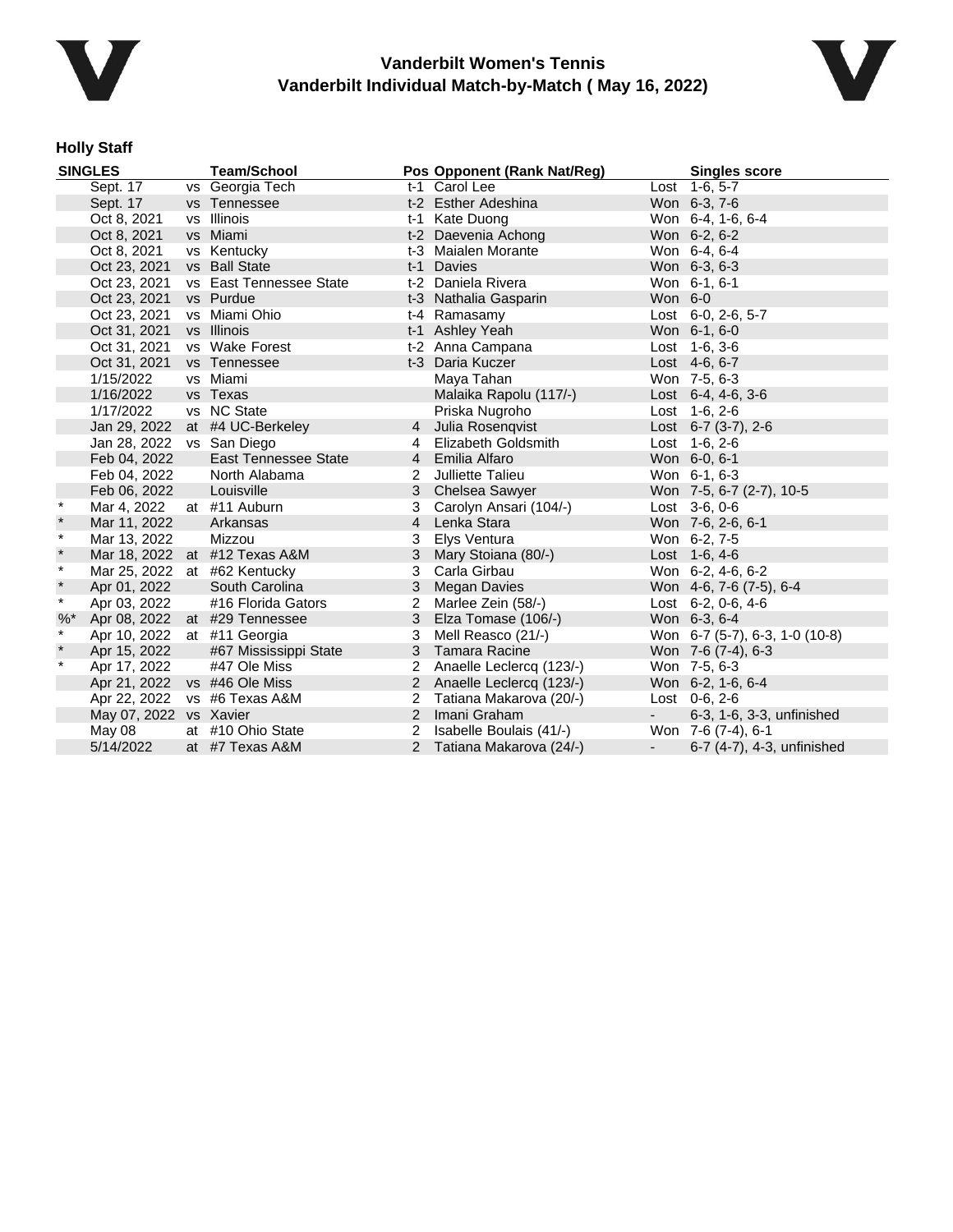



## **Holly Staff**

|         | <b>DOUBLES</b>   | <b>Team/School</b>          |                      | Pos Opponent (Rank Nat/Reg)              |            | Doubles score/partner         |
|---------|------------------|-----------------------------|----------------------|------------------------------------------|------------|-------------------------------|
|         |                  | Sept. 17 vs Wake Forest     |                      | t-1 Carolyn Campana/Anna Campana         |            | Won 6-3/Marcella Cruz         |
|         | Sept. 17 vs Duke |                             |                      | t-2 Georgia Drummy/Emma Jackson          |            | Lost 3-6/Marcella Cruz        |
|         |                  | Sept. 17 vs Texas           |                      | t-2 Bella Zamarripa/Malaika Rapolu       |            | Won 6-3/Marcella Cruz         |
|         | Oct 8            | vs Kentucky                 |                      | t-1 Fiona Arrese/Lidia Gonzalez          |            | Lost 6-7/Anna Ross            |
|         | Oct 8            | vs Illinois                 |                      | t-2 Josie Frazier/Kate Duong             |            | Won 6-2/Anna Ross             |
|         | Oct 8            | vs Miami                    |                      | t-3 Eden Richardson/Daevenia Achong      |            | Won 6-2/Anna Ross             |
|         | Oct 23           | vs UT-Martin                |                      | t-1 Espinal/Niedzialowski                |            | Won 8-0/Anessa Lee            |
|         | Oct 23           | vs Ball State               |                      | t-2 Davies/Polishchuk                    |            | Won 8-4/Anessa Lee            |
|         | Oct 23           | vs East Tennessee State     |                      | t-3 Fernanda Carvajal/Yunuen Elizarraras |            | Lost 6-8/Anessa Lee           |
|         | Oct 31           | vs Tennessee                |                      | t-1 Olivia Symons/Tenika McGiffin        |            | Won 6-4/Marcella Cruz         |
|         | Oct 31           | vs Illinois                 | t-1                  | Josie Frazier/Ashley Yeah                |            | Won 6-2/Anessa Lee            |
|         | Oct 31           | vs Wake Forest              |                      | t-1 Samantha Martinelli/Peyton Pesavento |            | Won 6-3/Anessa Lee            |
|         | Oct 31           | vs Kentucky                 |                      | t-2 Carlota Molina/Florencia Urrutia     |            | Won 6-2/Anessa Lee            |
|         |                  | 1/17/202 vs Texas           |                      | Charlotte Chavatipon/Peyton Stearns      |            | Lost 3-6/Anna Ross            |
|         | Jan 29           | at #4 UC-Berkeley           | $\mathbf{1}$         | Haley Giavara/Valentina Ivanov           | ä.         | 5-5/Anna Ross                 |
|         | Jan 28           | vs San Diego                | $\mathbf 1$          | Solymar Colling/Elizabeth Goldsmith      | Lost       | 3-6/Anna Ross                 |
|         | Jan 26           | Northwestern                | 1.                   | Christina Hand/Briana Crowley            | Won        | 6-1/Anna Ross                 |
|         | Feb 04           | <b>East Tennessee State</b> | 1                    | Laylo Bakhodirova/Alejandra Morales      |            | Won 6-3/Anna Ross             |
|         | Feb 04           | North Alabama               | 2                    | Julliette Talieu/Sydney Flesch           | Won        | 6-1/Marcella Cruz             |
|         | Feb 06           | Louisville                  | $\mathbf{1}$         | Sasha Gorchanyuk/Rhea Verma              |            | Won 6-2/Anna Ross             |
| $\ast$  | Mar 4            | at #11 Auburn               | $\overline{2}$       | Georgie Axon/Adeline Flach               |            | 5-3, unfinished/Anessa Lee    |
| $\star$ | Mar <sub>6</sub> | at #41 Alabama              |                      | 2 Anna Parkhomenko/Petra Sedlackova      | Won        | 6-2/Anessa Lee                |
| $\star$ | Mar 11           | Arkansas                    | 2                    | Lenka Stara/Laura Rijkers                | Lost       | 3-6/Anessa Lee                |
|         | <b>Mar 13</b>    | Mizzou                      | $\mathbf{2}^{\circ}$ | Emelie Schwarte/Bronte Murgett           |            | Lost 3-6/Anessa Lee           |
| $\star$ | Mar 18           | at #12 Texas A&M            | 3                    | Jeanette Mireles/Gianna Pielet           |            | 3-4, unfinished/Amy Stevens   |
| $\ast$  | Mar 20           | at LSU                      | 3                    | Nina Geissler/Mia Rabinowitz             | Lost       | 5-7/Amy Stevens               |
| $\ast$  | <b>Mar 25</b>    | at #62 Kentucky             | $\overline{2}$       | Ellie Eades/Carla Girbau                 |            | 4-5, unfinished/Marcella Cruz |
| $\ast$  | Apr 01           | South Carolina              | $\overline{2}$       | Ana Cruz/Ayana Akli                      | Lost       | 2-6/Marcella Cruz             |
| $\ast$  | Apr 03           | #16 Florida Gators          | $\overline{2}$       | Alicia Dudeney/Bente Spee (34/-)         | Lost       | 4-6/Marcella Cruz             |
|         | %* Apr 08        | at #29 Tennessee            | 1                    | Tenika McGiffin/Daria Kuczer (15/-)      | $\sim$     | 6-5, unfinished/Anna Ross     |
| $\ast$  | Apr 10           | at #11 Georgia              | 1                    | Ania Hertel/Morgan Coppoc (12/-)         |            | Won 7-5/Anna Ross             |
|         | Apr 15           | #67 Mississippi State       | $\mathbf{1}$         | Tamara Racine/Magda Adaloglou            |            | Won 7-6 (7-5)/Anna Ross       |
| $\ast$  | Apr 17           | #47 Ole Miss                | 2                    | Ludmila Kareisova/Kelsey Mize            | Won        | 6-1/Yufei Long                |
|         | Apr 21           | vs #46 Ole Miss             | 1                    | Sabina Machalova/Anaelle Leclercq (84/-) |            | Won 6-1/Anna Ross             |
|         | Apr 22           | vs #6 Texas A&M             | 1                    | Tatiana Makarova/Jayci Goldsmith (3/-)   | Lost       | 1-6/Anna Ross                 |
|         | May 07           | vs Xavier                   | $\mathbf{1}$         | Ahmeir Kyle/Emily Thomas                 | <b>Won</b> | 6-2/Anna Ross                 |
|         | May 08           | at #10 Ohio State           | 1                    | Kolie Allen/Isabelle Boulais             | Won        | 7-5/Anna Ross                 |
|         |                  | 5/14/202 at #7 Texas A&M    | $\mathbf 1$          | Jayci Goldsmith/Tatiana Makarova (6/-)   |            | 4-5, unfinished/Anna Ross     |